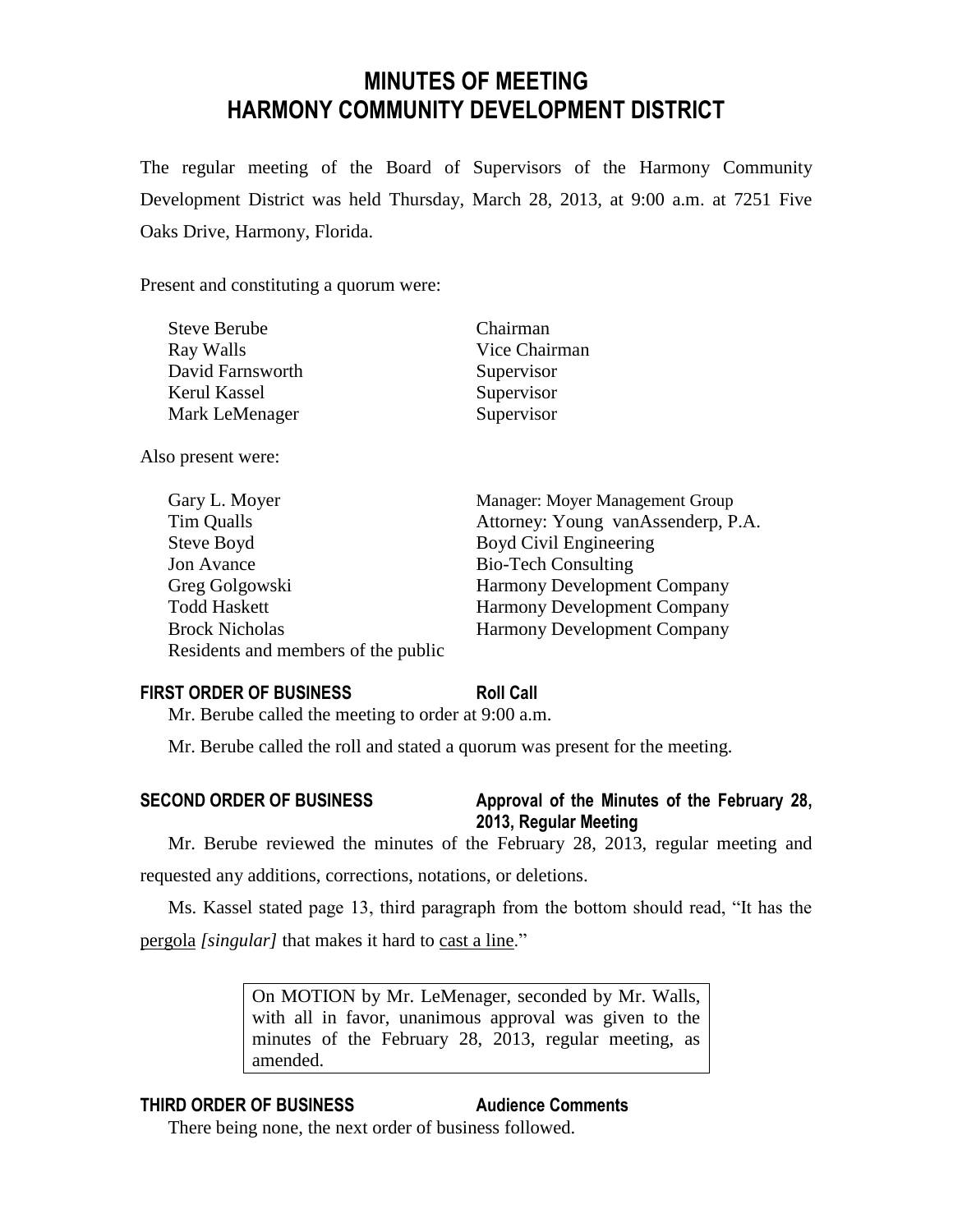### **FOURTH ORDER OF BUSINESS Subcontractor Reports**

## **A. Aquatic Plant Maintenance – Bio-Tech Consulting**

#### **i. Monthly Highlight Report**

Mr. Avance reviewed the monthly aquatic plant maintenance report as contained in the agenda package and is available for public review in the District Office during normal business hours.

Mr. Avance stated this month, we provided quarterly maintenance and sprayed the ponds for algae. We also sprayed some of the golf course ponds. As the Board discussed at last month's meeting, as long as spikerush was not taking over a pond, that was acceptable instead of using excessive chemicals.

Mr. Berube asked if we decide to remove the spikerush, will that be manual labor to rake it out?

Mr. Avance stated yes, either raking it or using chemicals will get rid of it. If you choose not to use chemicals, then you would need manual labor.

Mr. Berube stated I have only noticed it in a couple locations, namely Long Pond and another pond. Is that your observation of where the spikerush is?

Mr. Avance stated yes. Pond 5 is shaped like a W with the bridges over it. I noticed it in that pond and a few others here and there, but pond 5 is the only place where it is a little topped out in places.

Mr. Berube asked is it anything to be concerned about at this moment?

Mr. Avance stated no, as long as the Board is fine with the looks. I do not think it is anything blocking the water column or doing anything causing any harm to the system that I see.

Mr. Berube asked does Mr. Golgowski agree with Mr. Avance's statements?

Mr. Golgowski stated yes.

## **B. Landscaping – Davey Commercial Grounds Management i. Monthly Highlight Report**

Mr. Rinard reviewed the monthly landscape maintenance report as contained in the agenda package and is available for public review in the District Office during normal business hours.

Mr. Rinard stated we are on the verge of finalizing things with the mulch. The last load is being delivered today, and that should finish out U.S. 192, the bedding behind the fence line on U.S. 192, and two or three areas to touch up within the community. We are following up just to make sure all of the areas are covered. From that, we will move into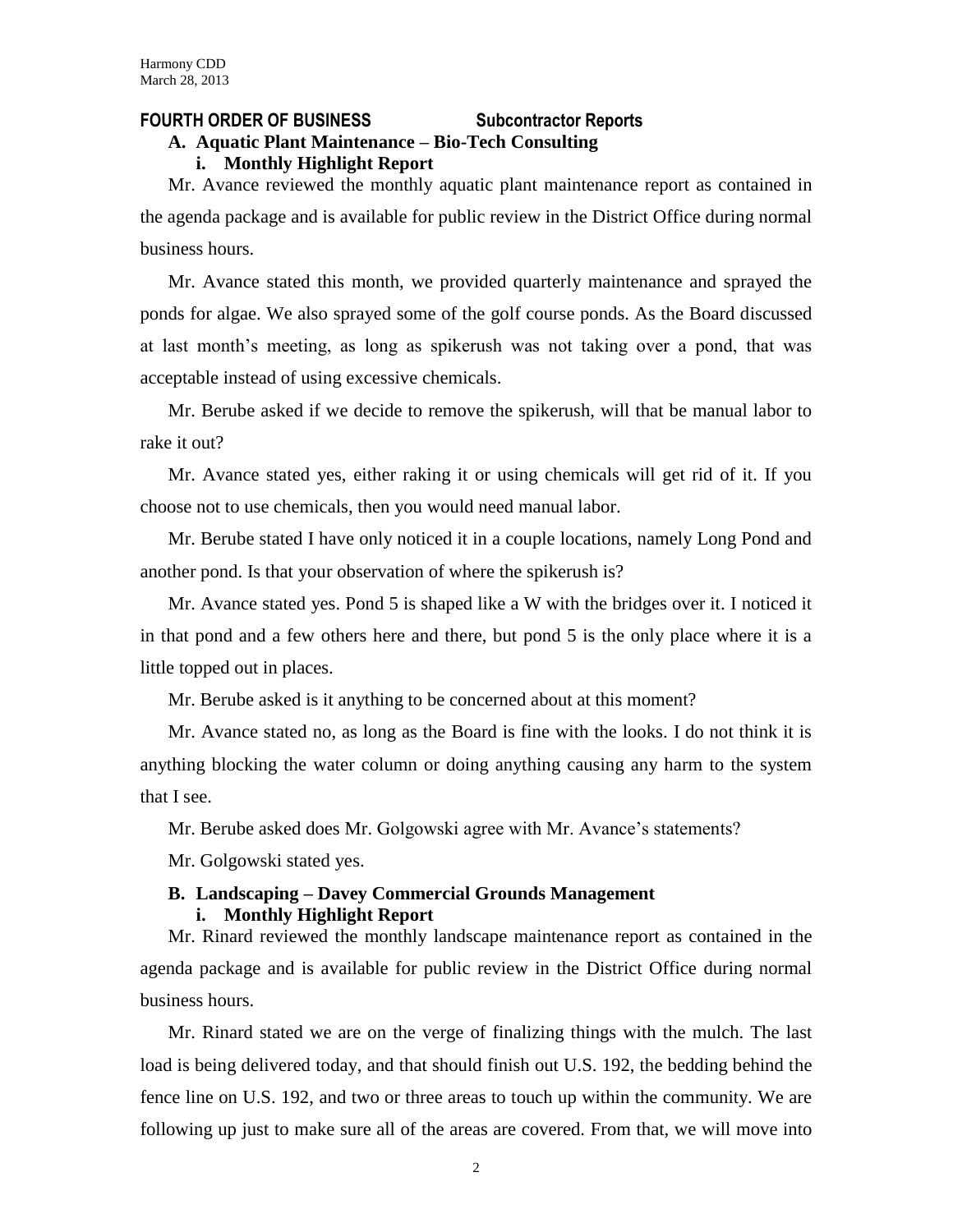the playground mulch and get them refreshed where they need it. There are several areas that are thin and compacted. There is new playground equipment coming in, so we will get that mulched like it should be.

Mr. Berube stated we will probably discuss a new playground later on the agenda. Would it be feasible to consolidate all of the playground safety mulch into one project for delivery purposes and so forth? Does that make sense?

Mr. Rinard stated it does not really affect us because we are bringing in bagged material. We can hold it if you want to wait until the new playground equipment is in place. I do not know what the timing will be. Even with new playground equipment being installed, without knowing the particulars of the project, if it does not disturb things a lot, then maybe we go forward now and do some touch up after it is installed. Regarding the west entry, we have been holding off on the replacement because of the quality of the plant material that was originally received. The winter pushed things back, and we are in a December pattern. We are ready to go and I think next week, we can get that area finalized and planted out. Six weeks ago, it felt like spring and we applied fertilizer. Between then and now, we have seen some improvement with this week's mowing. I think we are seeing a shift in a very positive and more consistent color. I think we will need a little more time until the temperatures get back to their seasonal pattern, and it looks like they will next week. We do not know if that will remain the pattern, but I would think by this time of year, that would be the case. Things are moving in the right direction as far as the overall color is concerned. I think this week's mowing removed some of the brown tips that we have seen from the recent dip in temperatures, and the color is improving. My biggest point of frustration right now is with our tree trimming and the progress we have made on that. I will not offer any excuses. I think I have that problem resolved starting Monday. We will make a concerted effort moving that forward on a much more consistent basis. For various reasons, we have not been able to achieve that. I have been working to resolve it, and I think I am there. We discussed previously a proposal for fill-in material. We put our data together, and I wanted to make sure Ms. Kassel is still willing to meet with me and look at some areas.

Ms. Kassel stated yes.

Mr. Rinard stated I will schedule a time with Ms. Kassel for perhaps next week so that we can finalize that plan and provide it to the Board.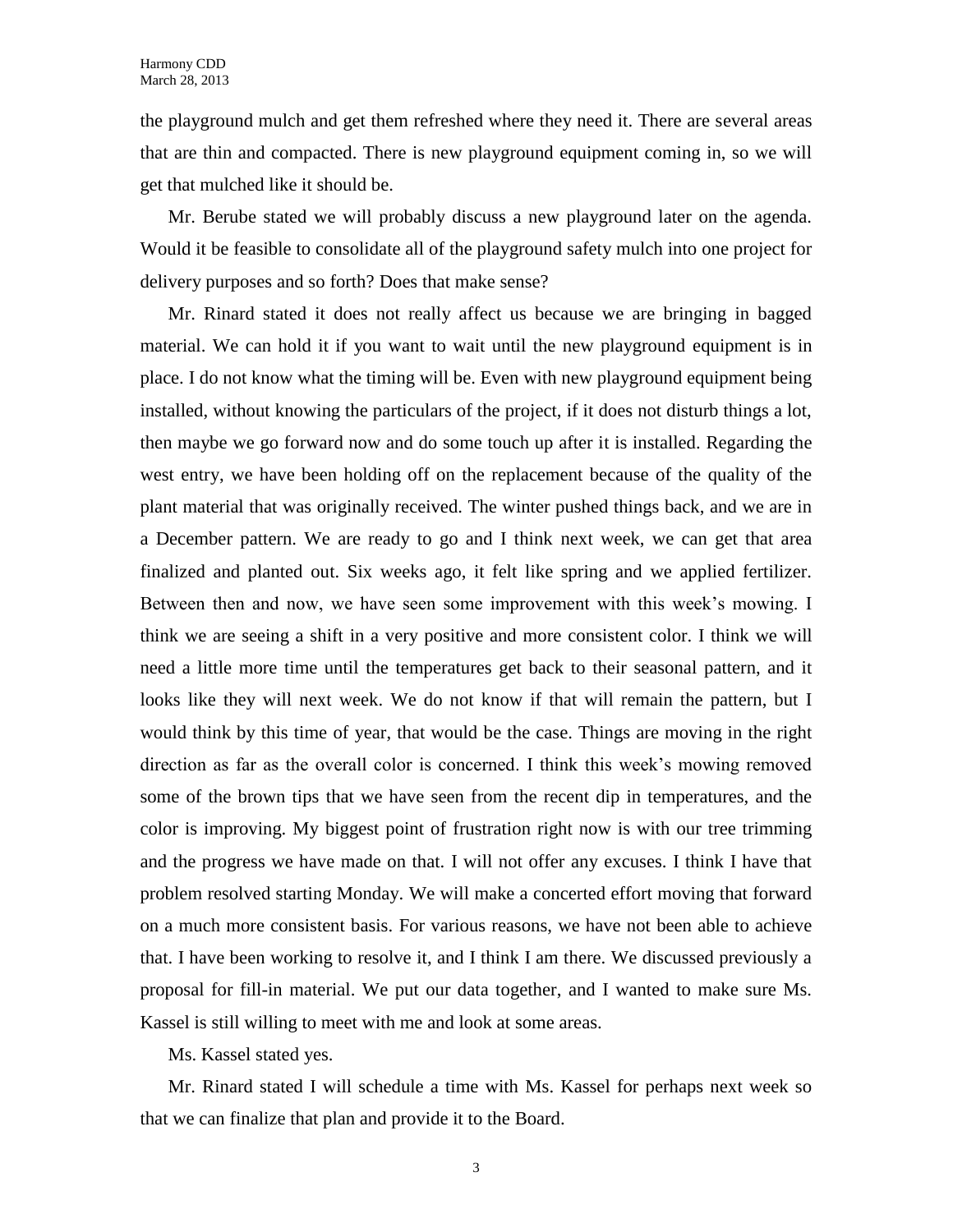Mr. Berube stated the only things I wanted to mention were the mulch and tree trimming, and you addressed both of them.

## **C. Dockmaster/Field Manager**

## **i. Dock and Maintenance Activities Report**

Mr. Haskett reviewed the monthly field activities report as contained in the agenda package and is available for public review in the District Office during normal business hours.

Mr. Haskett stated we provided some dock repairs in response to the boat dock taking a beating this winter. We had some very high winds across the lake. If you have ever been out there when the wind is coming out of the north or northwest, because the dock is three pieces, it just undulates back and forth, which has wreaked havoc on it. That dock was installed in 2003 and again in 2004 after the hurricanes moved it to the shoreline. Over the years, it has slowly sunk into the water. It used to sit about eight inches over the water level more than it is now. That is the result of the floatation devices that are there, which are big pieces of Styrofoam and is typical for docks that were built 10 years ago. Over the years, the Styrofoam holds water. When it was repaired, we removed one of the floatation devices and it was replaced with the new version, which is plastic and is sealed that also has Styrofoam inside in case the plastic gets a hole in it. When we pulled the old Styrofoam out, what used to weigh 15 pounds when initially installed ended up weighing about 200 pounds and it was very difficult for two people to lift it. With the weight of those devices, that is where we are getting some damage on the dock. I asked The Dock-Ters to come out and evaluate the dock. It is a two-layer dock system with the lower portion that holds the Styrofoam floatation devices, and then there is the second layer, which is the deck area. They are separating from each other. We have been patching it together over the years to get some longevity out of it, but The Dock-Ters and staff feel it is not going to last much longer. I have an estimate that I would like to include in the next fiscal year budget. If we do not have any serious storms this summer, we should get another year out of it by babying it along. But The Dock-Ters has come up with an aluminum pier or dock area that would have the fingers on it where the boats can pull in and be docked instead of on the side. That will help the boats so they are facing into the north wind, which is the most serious and damages boats over time. The estimate he provided me with was \$46,000. He also provided a plan that includes a boat lift for \$42,000, which would be stationary, the boats would drive up onto it, and all the boats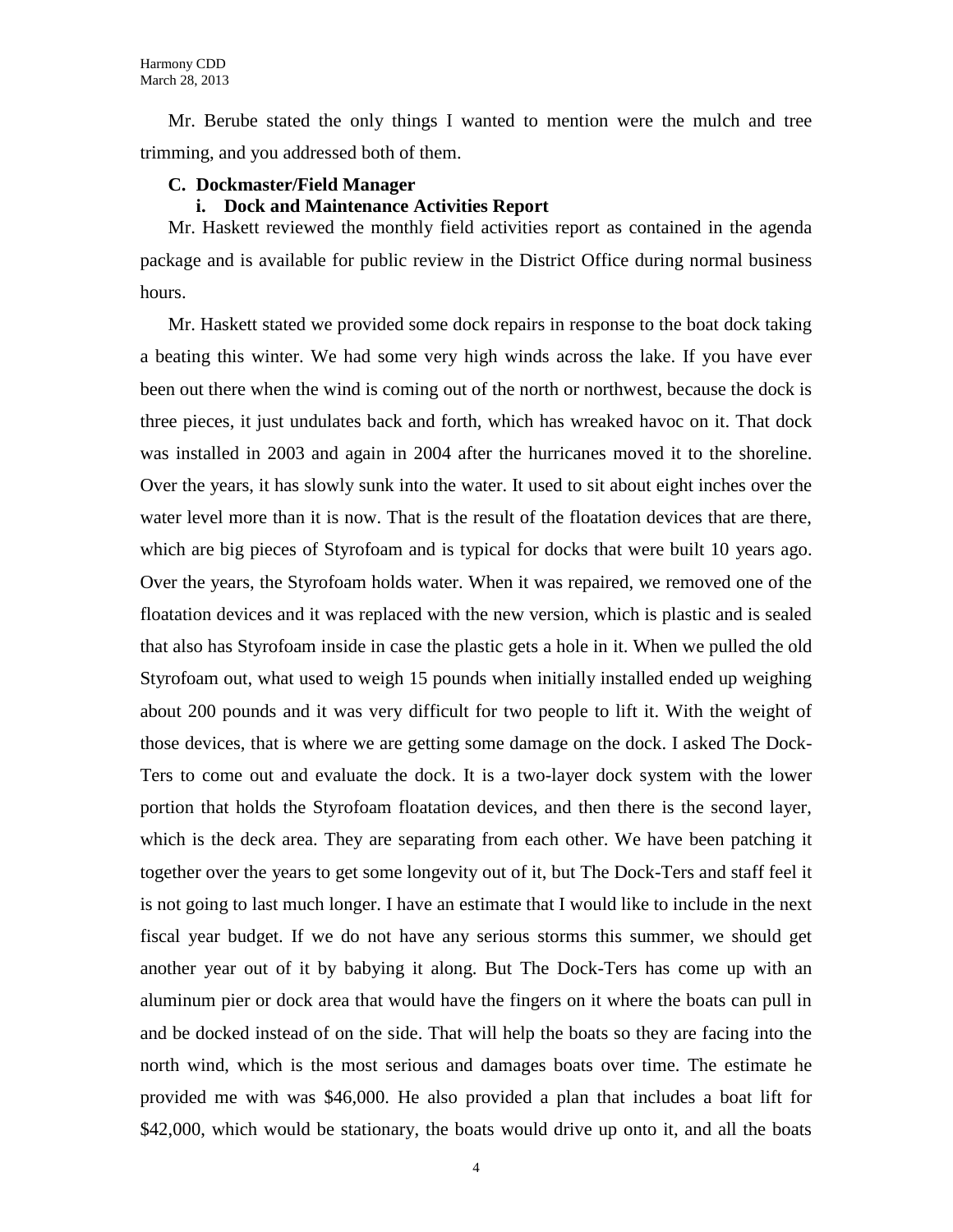would be lifted out of the water. That is a starting point for the Board to begin to consider. Something within the next year will need to be done.

Mr. Farnsworth asked these are the CDD's boats?

Mr. Haskett stated that is correct.

Mr. Farnsworth asked where will the boats be kept after they are lifted out of the water?

Mr. Haskett stated they will stay on the lift. It is designed for all the boats to be on it at one time. It is a nice system he showed me that is being used in Sebastian and is less expensive than the deck because it does not have as much aluminum in it. He definitely suggested not going with a wooden structure again. We just do not get the years out of it that we should. It is needed. The ridership of the boats has increased a lot, which we are happy to see. This is something to think about and plan for the near future.

Mr. Berube stated for clarity, this involves replacing all of the piers into the soil and everything.

Mr. Haskett stated that is correct.

Mr. Berube stated the piers are all falling over.

Mr. Haskett stated some of the piers were replaced, and we had an inset inside the deck area on the north side so when the boats came in, they would not run into it which has happened in the past. That will help with the separation of the two units. They can only go so far before they get to the pier. That solved one of the problems. What you see there that is floating would need to be replaced.

Mr. Berube stated it sounds like we need a line item for \$50,000 for the budget.

Mr. Haskett stated either that or I do not know if we have reserves available that we can use since it is a long-term facility.

Mr. Moyer stated there are reserves available for that purpose.

Mr. Walls asked the first option, that is a slip system, will the dock come out and slips will go in?

Mr. Haskett stated I will distribute pictures to everyone that I have. It was pretty intriguing. The lift option has a two-cable system with one on each end so you can lower one corner if you are taking only one boat out. Guests would get on the boat, then you lower it into the water and go into the lake. When they return, they drive up on the lift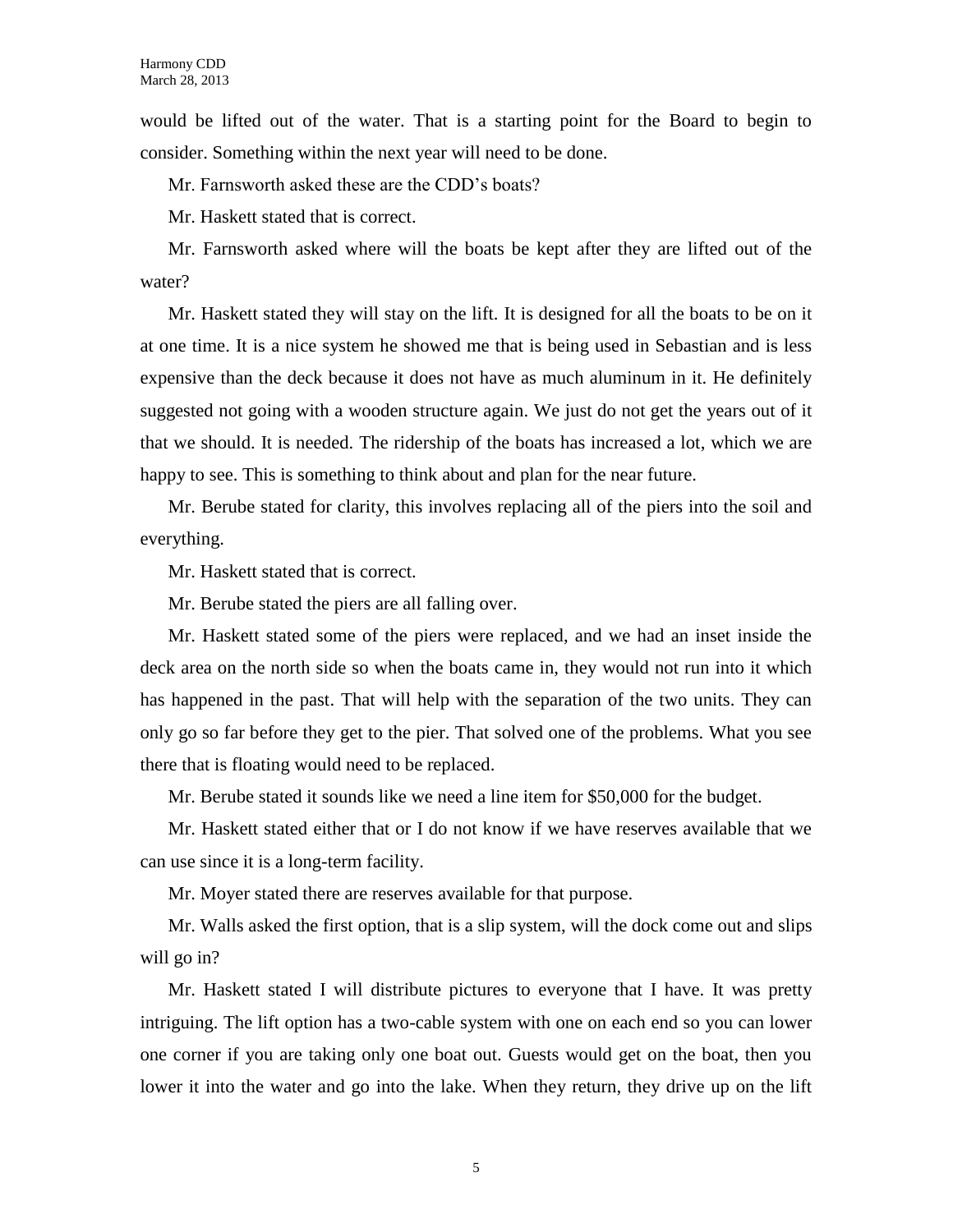and it lifts the boat out of the water. There would not be any floating dock anymore with this option. The dock would be stationary.

Mr. Berube stated that would be a gain on motor maintenance perhaps.

Mr. Haskett stated absolutely. If you are out on the dock during heavy winds, you will see the boats flopping all over, especially the pontoons. It wears on the maintenance of them. A lift would help with that.

Mr. Walls stated it sounds like it has some sort of electronic winch.

Mr. Haskett stated yes, they are electric winches.

Mr. Walls stated that would be a maintenance cost to consider.

Mr. Haskett stated one way or another, we will have maintenance for the dock. We planned for 40 different circuits out to the dock, and only four are being used right now. The electricity is there to be able to accommodate something like that.

#### **ii. Buck Lake Boat Use Report**

Mr. Haskett reviewed the monthly boat report as contained in the agenda package and is available for public review in the District Office during normal business hours.

Mr. Haskett stated ridership has increased a lot recently.

Mr. Berube stated I understand we have slacked off a little on the rigid rules and are letting people take boats almost on demand. That is not a negative thing; it is a positive thing.

Ms. Kassel stated we discussed that at the last meeting.

Mr. Berube asked can we attribute some of these trips because people can now use boats when they want?

Mr. Haskett stated yes, on the weekends since that is definitely a factor. During the week, we still require reservations so the staff can keep up with their maintenance duties. On the weekends, we are very accommodating. If a boat is available, residents can contact staff and get on a boat. We talked about boat reservations and how that works in the future. I have someone working on a program to see whether or not it will work. There are a couple different reservation programs online. One is called You-Reserve-It.com which is very accommodating. It is set up for yachts and aircraft that are shared through communities. I did a trial on it, and it worked out quite well. This might be something we can consider for the future where residents can go online, see if a boat is available, and reserve it if available. If a boat is already reserved, they can go on a reserve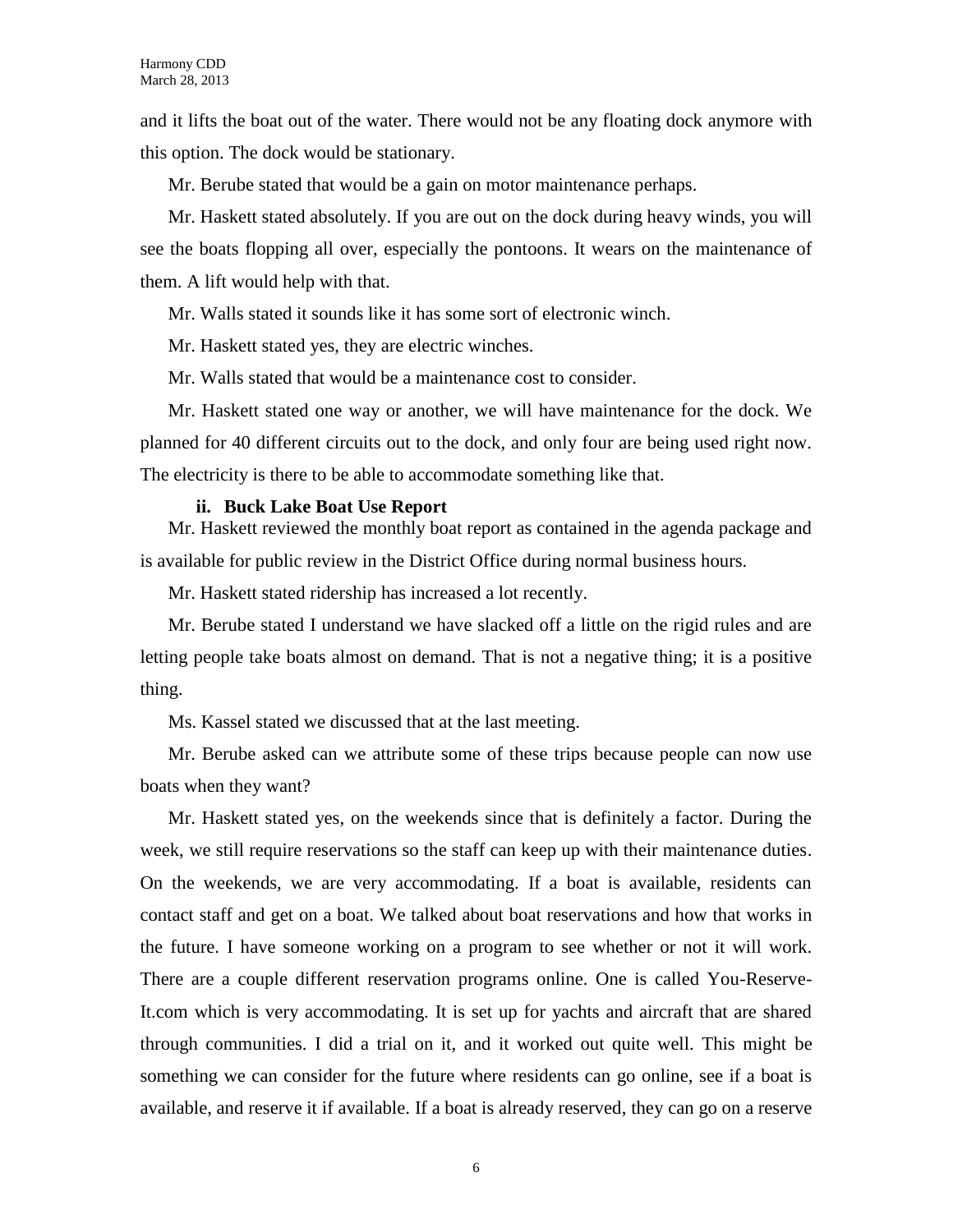list so if the reservation is canceled, they will receive an email. It might help out with the consistency of having boats available on weekends and downtime.

Mr. Berube stated it appears that some boats have a huge demand, specifically the two pontoons. I know we just contemplated spending money to repair the dock. Is there enough demand for boats to add another one?

Mr. Haskett stated if we stay at the current pace, yes there is. The main reason I say that is, with electric boats, you have to charge them between uses. If you cannot get a full charge between uses, then you are limiting the life of the batteries according to the manufacturer. If someone uses 50% of the boat's power, it will take three or four hours to get a full charge back on it. What has been happening is staff will say they can take out the boat but should run it at half power. Most people are accommodating to that because they do not want to get stranded. There are select few who do not listen and have to be rescued. Having an extra boat would be nice if the ridership continues. I think the residents would really enjoy that.

Mr. Berube stated since we are approaching the budget season, you should add that to your list. Pontoons are popular.

Mr. LeMenager stated we had 44 trips in 30 days. That is 1.5 trips per day. I cannot see that there is that much demand.

Mr. Berube stated it is all concentrated on Saturdays and Sundays.

Ms. Kassel stated the use is primarily on the weekends.

Mr. Berube stated for the most part, no one wants them during the week.

Ms. Kassel stated most people are working.

Mr. LeMenager stated I am not disagreeing with you. I do not see there is a great line of people.

Mr. Farnsworth asked how are the batteries mounted? Are they easily switchable? If you have a spare pack, could you switch out the current one for a charged one?

Mr. Haskett stated no, they are not easily switchable. For the large pontoon boat, we looked to have a battery switch and two sets of batteries, but then you are adding another 300 pounds to the boat.

Mr. Farnsworth stated I did not mean for the spare battery to be on the boat. It would be switched when the boat comes in and swapped out.

7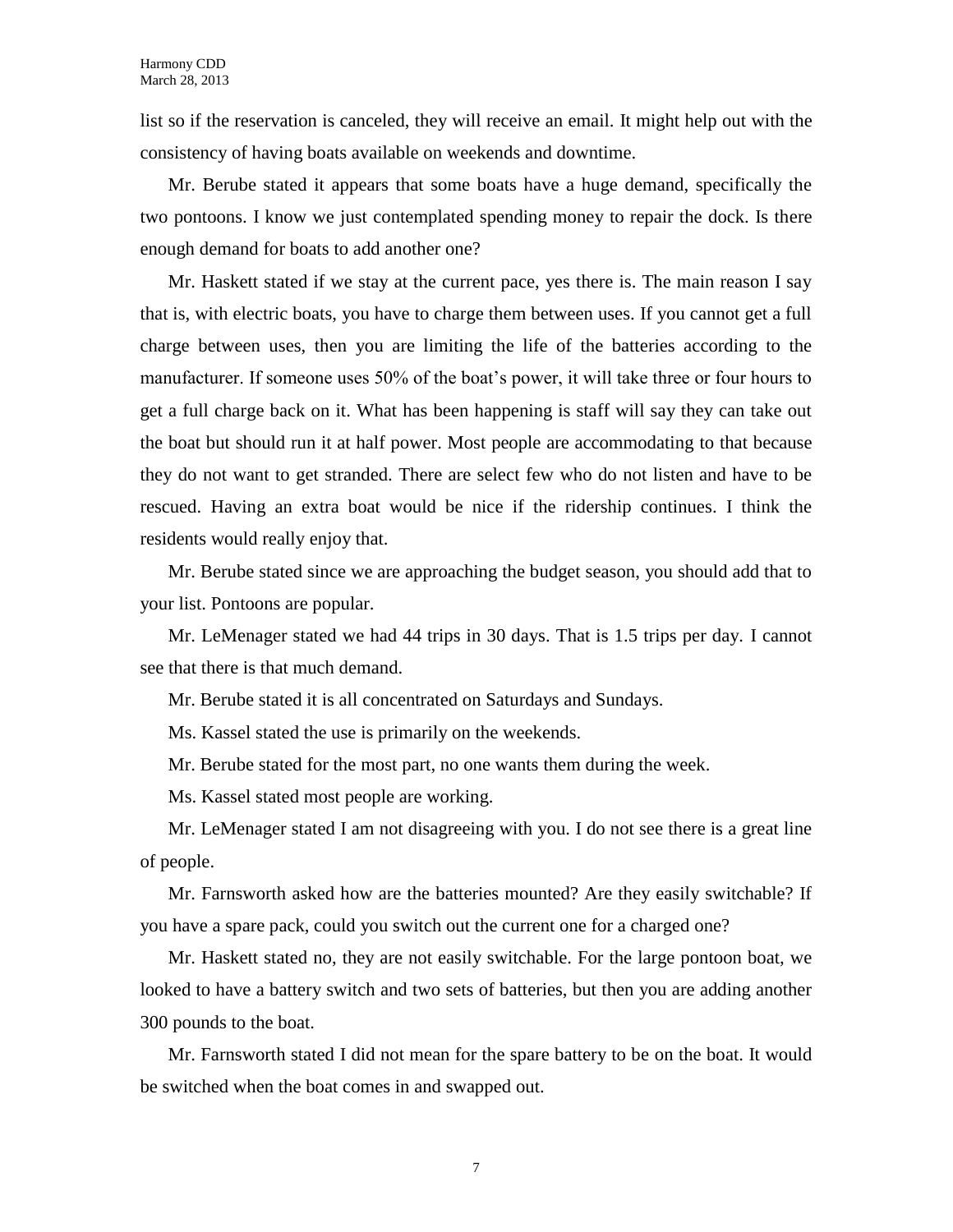Mr. Berube stated essentially there are four car batteries in plastic boxes that are secured to the frame of the boat with nylon straps. Everyone has terminals. It would take at least an hour to handle the batteries to switch them out. Handling batteries over the water may or may not be the most practical thing to do.

Mr. Farnsworth stated with the lifts we are considering, then you would have mechanisms to do that.

Mr. Berube stated you would also need an on-board charger, so we would have to purchase four additional batteries at \$200 each. The charger is about \$500, which is an investment of \$1,300. It is cheaper than a boat, and I understand that. I would like to see a proposal for a new boat, and we will see what the demand is. People like the boats, there is no doubt about that.

Mr. Walls stated I am intrigued by the online reservation system. I have always thought that would be a good idea. If we have something like that, the numbers will increase. It will be convenient for people to do on the phone or online, if it is a relatively inexpensive system that will email the staff and the people making the reservations.

Mr. Haskett stated this system had a per-unit cost, so I factored in 10 units, which would also include the swimming pools and the pavilion. It came to \$167 per month to be able to do that, and the system is available 24/7. You can also keep the deposit system in place and it will ask you to update your information. There are all kinds of safety nets. What it really does is track the boats. If someone asked for a boat that was not available, it will provide a printout showing how many times a certain boat was requested and how many times it was available. That will help with future demand questions.

Mr. Berube stated that makes a lot of sense for what we are contemplating. We do not have to purchase a boat. We do not have to repair the dock. We do not have to do anything, but I think we need to plan ahead. More and more people move here every day. It is astounding how many houses are being built, which is good for all of us.

Mr. Haskett stated with boat orientation, people are immediately out on the lake after that orientation. We have several new residents every month who take orientation.

#### **iii. Consideration of Proposal for Swing Set at the Dog Park**

Mr. Haskett stated I received proposals for a swing set at the dog park. A single bay has two seats, and a two-bay set has four seats. I provided proposals for both. I included site preparation, concrete, safety mulch, four large shade trees similar to what is at the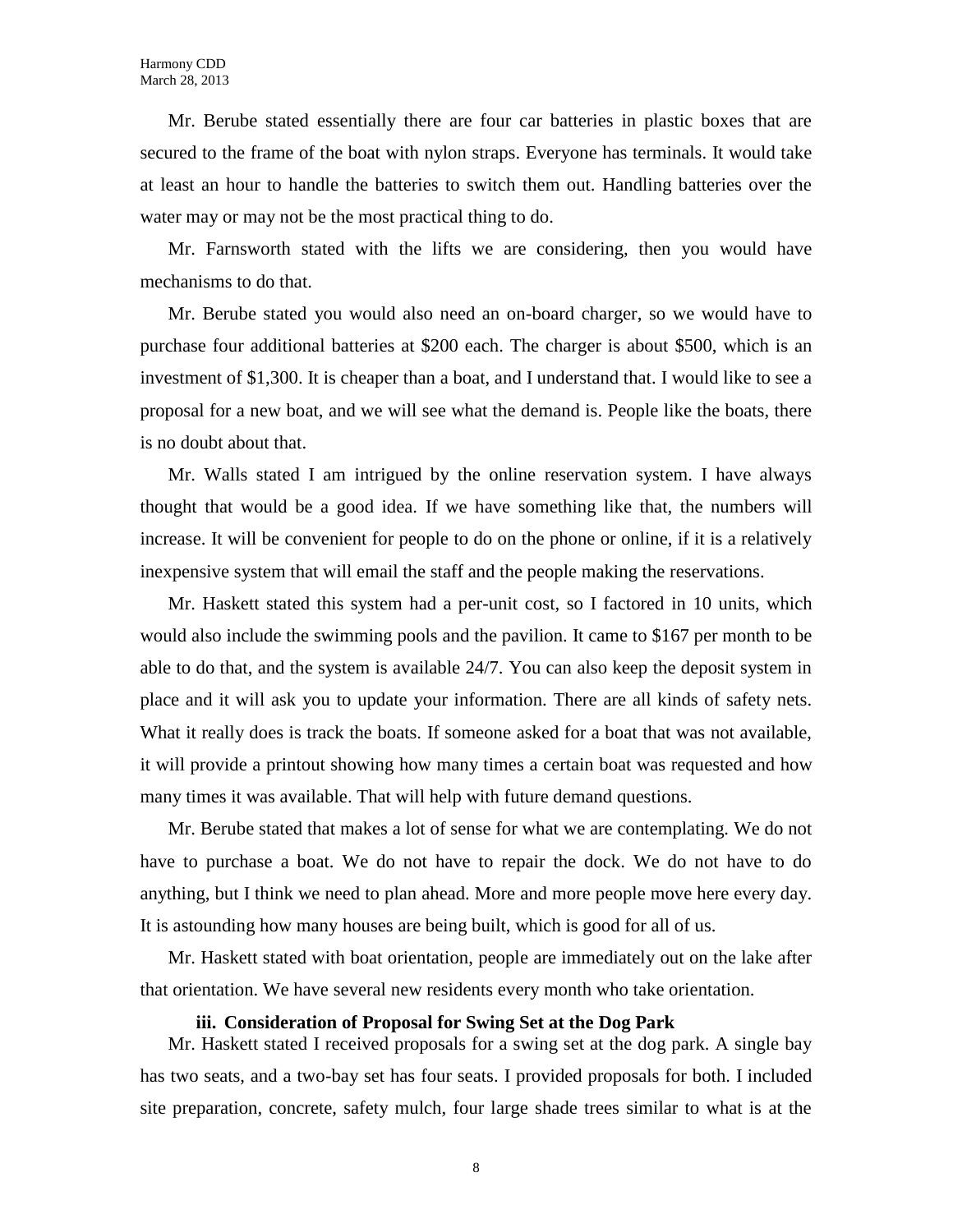Lakeshore Park playground, and some miscellaneous items. A single-bay set is \$4,561 and a two-bay set is \$6,233.

Mr. Berube stated if we go by our experience the first time with swings, we started with two and figured there was a lot of demand for the additional two seats. We spent a lot of money putting on an addition, and we ended up with a two-toned swing set. I think the swings get a lot of use, and for a small additional cost of adding the two seats, I think it is worthwhile to go with the four seats. Every time you look at those swing sets, there are kids playing on them. They get a lot of use.

Mr. LeMenager stated they are very popular. How does this impact our budget?

Mr. Moyer stated let me look that up for you.

Mr. LeMenager stated there is a lot of ongoing maintenance, and we dodged a big storm this week. I work in Lake Nona, and there are so many trees down, it is unreal. In Laureate Park where they spent a small fortune installing mature trees, every single one of them was knocked down. You do not have to go very far north of here to see how lucky we are. When we discuss using up reserve money, keep in mind that but for a few miles, we would have had some huge cleanup costs now. Remember that reserves are for genuine emergencies.

Mr. Berube stated I do not think we need to use reserves for this item.

Mr. LeMenager stated I agree. I was not suggesting that but I wanted to address it.

Mr. Berube stated I think if we do some careful budgeting, I think in a few months, we can figure in the dock into the budget.

Mr. Moyer stated there is \$8,500 budgeted under a category called R&M Parks and Facilities, of which we have spent \$160. So essentially, there is almost \$8,500 in that line item.

Ms. Kassel asked for what else might we spend in that category?

Mr. Moyer stated the description in the budget indicates maintenance and repairs to the basketball courts, athletic fields including sod replacement, cleaning basketball courts and dog parks, and all miscellaneous park areas.

Mr. Berube stated this item fits into that category.

Mr. Moyer stated this falls in the normal maintenance type of expense.

Ms. Kassel stated if we spend money for the two-bay swing set, we will have a limited amount of money left in this line item.

9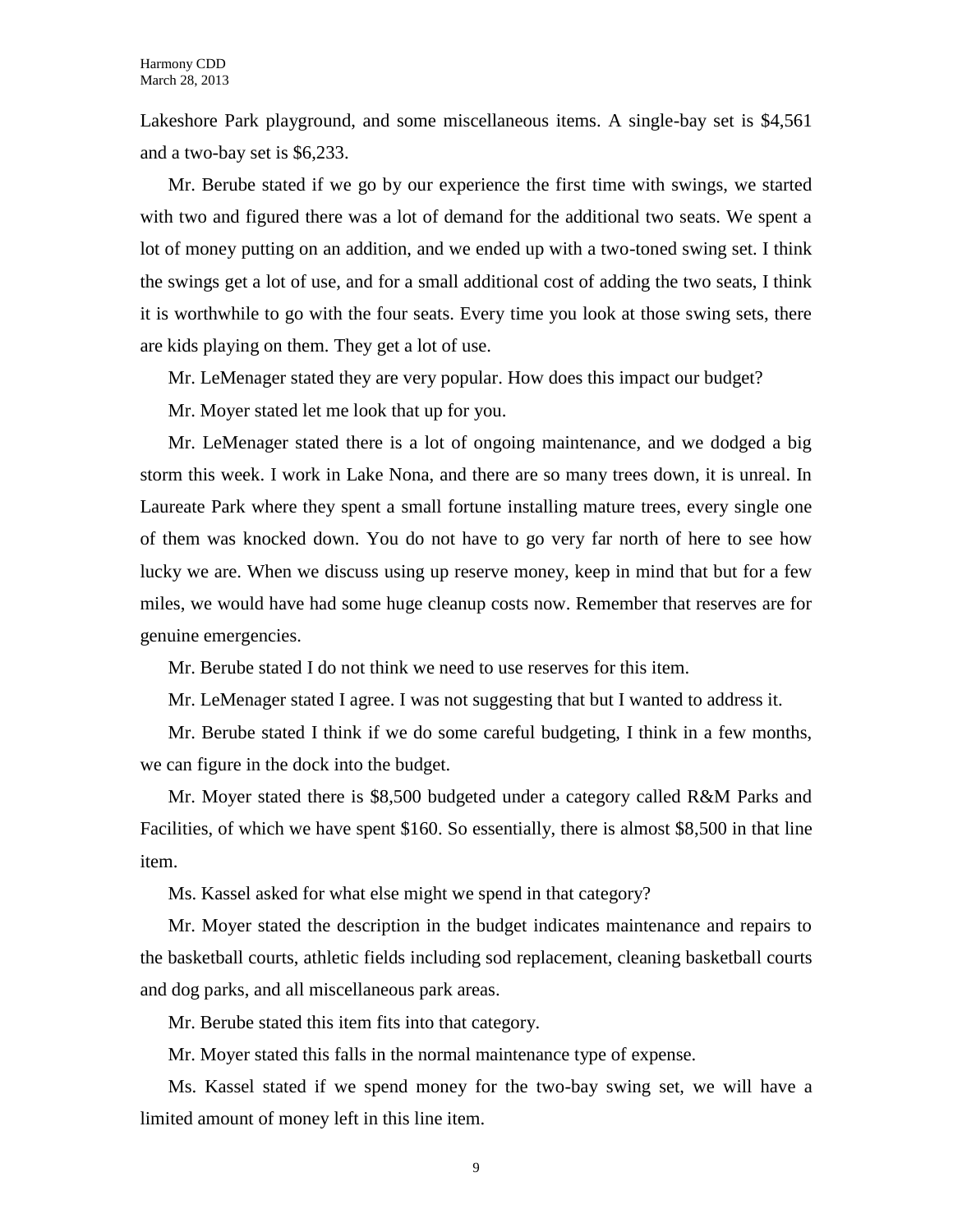Mr. LeMenager stated we will have about \$2,000 left.

Mr. Berube stated there are more and more people moving here every day. You can see houses being built. The demand for swings has been pretty high. I think we hit our targets pretty well for facilities, considering Lakeshore Park. It is not like what we have been doing that is going unused.

Mr. Moyer stated the money could also come from capital outlay, which is a pretty broad category in the budget that is not specific.

Ms. Kassel asked what is the budget for capital outlay?

Mr. Moyer stated \$12,000.

Ms. Kassel asked how much have we spent?

Mr. Moyer stated so far we have spent \$1,070.

Ms. Kassel asked where would the dock refurbishment be funded? What line item would we use for that item?

Mr. Moyer stated that would probably be from renewal and replacement. That would truly qualify for that purpose.

Mr. LeMenager stated we are talking about that for next fiscal year, not this fiscal year.

Ms. Kassel stated even so, it is a lot of money.

Mr. LeMenager stated I agree.

Mr. Berube stated we will need to figure out where to fund the dock improvement.

Mr. Farnsworth stated I need to address a reservation about the particular design of the swing set that is presented. A single-post design worries me.

Ms. Kassel asked is that what we have at Lakeshore Park?

Mr. Farnsworth stated it is not a very sturdy structure.

Mr. Haskett stated the design is similar to the the swing set in the Green neighborhood that we recently installed, and it has a more modern look to it. We have done double posts and horseshoe-shaped posts like at Lakeshore Park. I have not noticed any difference in stability with the single posts thus far.

Mr. Berube stated I have watched kids swing on both. When I went into the Green neighborhood, at first I thought it looked kind of flimsy. If you watch some of the kids on it, some of them stand on the seats and swing back and forth. The set does not flex at all.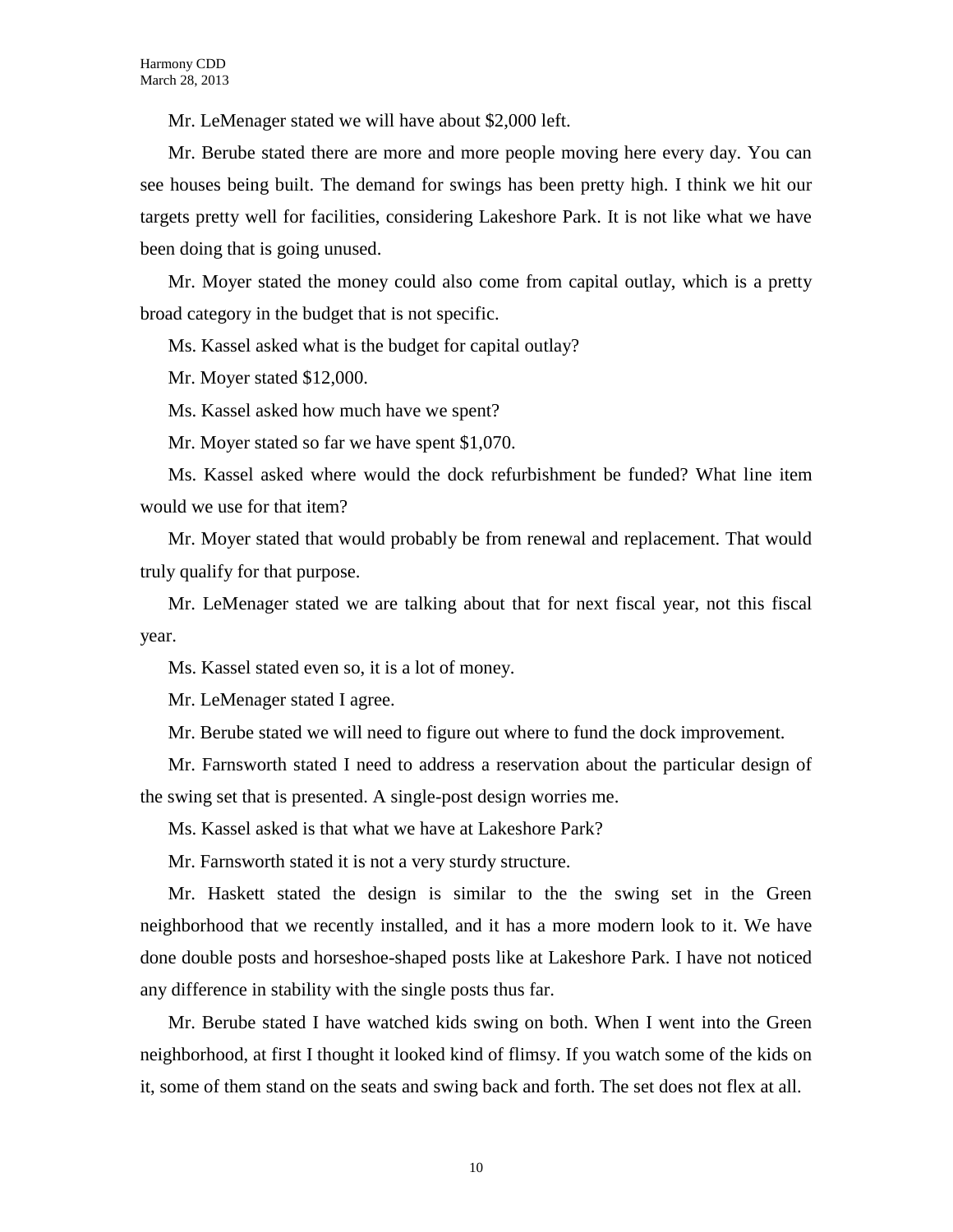Mr. Haskett stated they definitely would not manufacture an inappropriate design. There are all kinds of regulations related to the design for equipment like this, so they would not put out a product that could cause problems.

Mr. Berube stated that is why we are paying good money for it.

Mr. Haskett stated that is where a lot of the cost comes in. There is not \$1,000 of materials, but it is all the testing and ratings they have to go through.

> On MOTION by Mr. LeMenager, seconded by Mr. Walls, with all in favor, unanimous approval was given to accept the proposal for a two-bay swing set, in the amount of \$6,233, as discussed.

Mr. Berube stated this started as doing some landscape renovations around that playground area. Is that forthcoming?

Mr. Haskett stated there will be a number of large shade trees. There are timbers around the existing play structure, and we want to get rid of those. They are a hazard. Maybe when Davey is going around with their plant enhancements, we can make some improvements in that area.

Mr. Berube asked will that be included in one of Ms. Kassel's areas to review with Mr. Rinard?

Ms. Kassel stated yes. Is the layout for a one-bay or two-bay swing set?

Mr. Haskett stated I sized it big enough for the two-bay swing set.

Ms. Kassel stated I see the playground is square, but most of the other landscaped areas are rounded.

Mr. Haskett stated we will most likely curb the edges of the new playground area, just for ease of maintenance for mowers and so forth.

Mr. LeMenager stated when I went over to check out the area, I noted the picnic tables are gone. What happened to those?

Mr. Haskett stated they were damaged. We have the part. We took it into AmeriTrail to get an estimate on replacing the leg itself. They estimated \$104.

Mr. LeMenager stated the benches were gone, too.

Mr. Haskett stated the picnic tables are gone, but the benches are still there.

Mr. LeMenager stated of the two sets, there is one bench. Three benches are missing as well as two tables.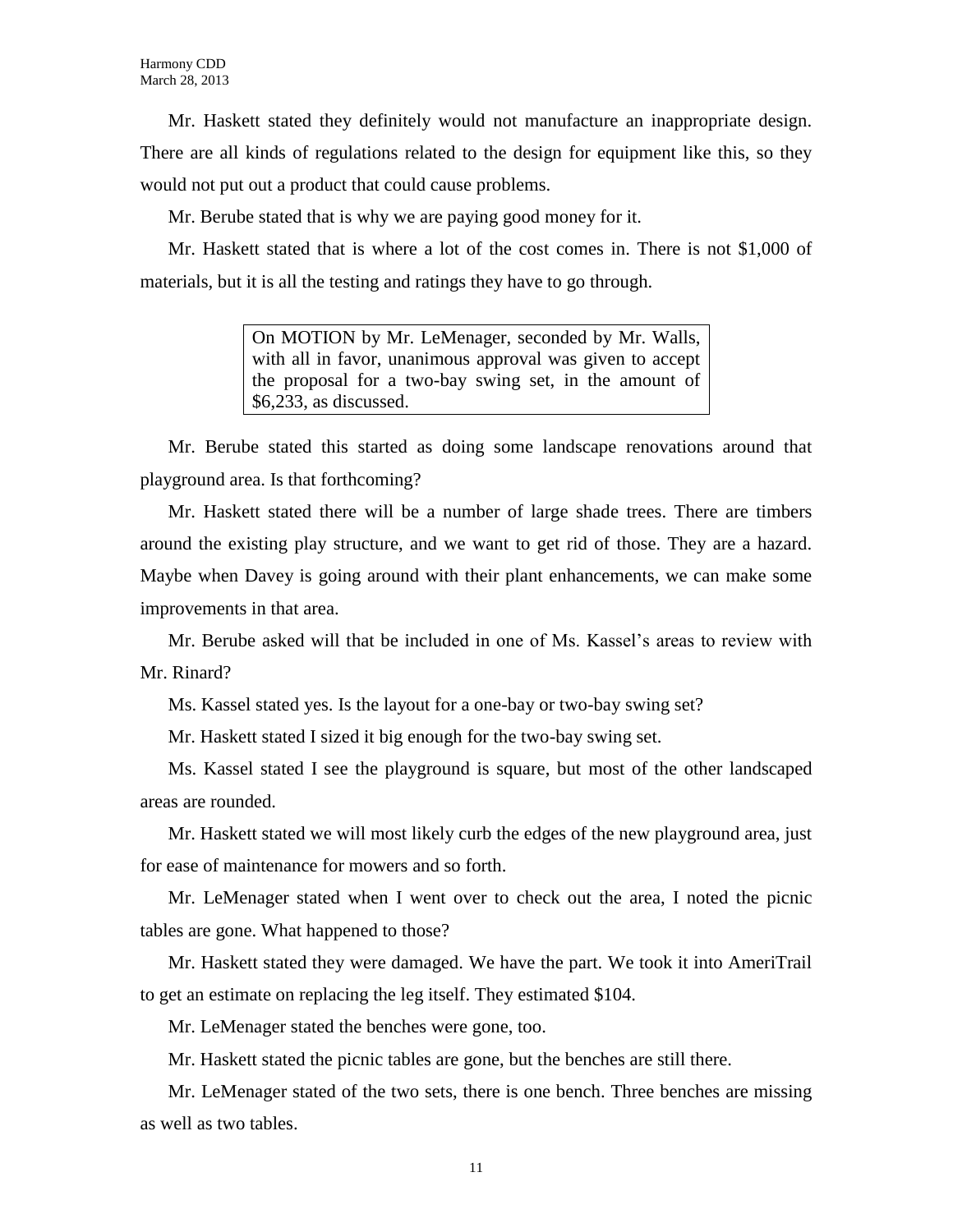Mr. Haskett stated the employees most likely took them to repaint and do renovations on them. The picnic tables themselves had the legs on them, and we think over time, they have just rusted.

Mr. LeMenager asked does anyone ever use them?

Ms. Kassel stated yes.

Mr. Haskett stated they were being used, and with the addition of the swing set, they will be used a lot more. There is also a pipe there for a barbecue grill.

Mr. LeMenager stated there is another set farther down.

Mr. Haskett stated that is correct.

Mr. Berube asked do people use the barbecue grill?

Mr. Haskett stated yes.

Ms. Kassel stated I have seen people using it.

Mr. Haskett stated because it was not used as much, that one was taken to Lakeshore Park, but it disappeared.

Mr. LeMenager stated when everything is ready, have one of the monthly neighborhood events in that park.

### **iv. Proposal for Lakeshore Park Irrigation Extension**

Mr. Haskett stated the Board requested an estimate to extend the irrigation at Lakeshore Park to encompass the trees and landscaping that is going to be installed there. I provided a simple one-page description. We can do a bubble area of the zones to accommodate the irrigation. To the right of the point is a connection, where clock 11 that runs Lakeshore Park was terminated. There are extra wires and a three-inch mainline where we can connect and extend that system. Part of the cost includes having Insight Irrigation provide a simple design for us so we make sure we get the hydraulics correct when we extend the irrigation line. It is just under 1,000 feet to get to the first bridge. Going that distance, you have to be careful with the pipe size and how you reduce it. The rest of the work will be done in-house with staff for the irrigation installation and includes renting trenchers and installing the parts.

Ms. Kassel stated this depicts about one-quarter of the circumference of our loop, so it leaves three-quarters essentially empty. Depending on what kinds of trees are installed, it would be nice to have trees shading the walk. One-quarter of the way around seems almost fruitless if three-quarters of the way around you have nothing. Second, on the street side of the park, there are trees that impede the view of the rest of the park, whether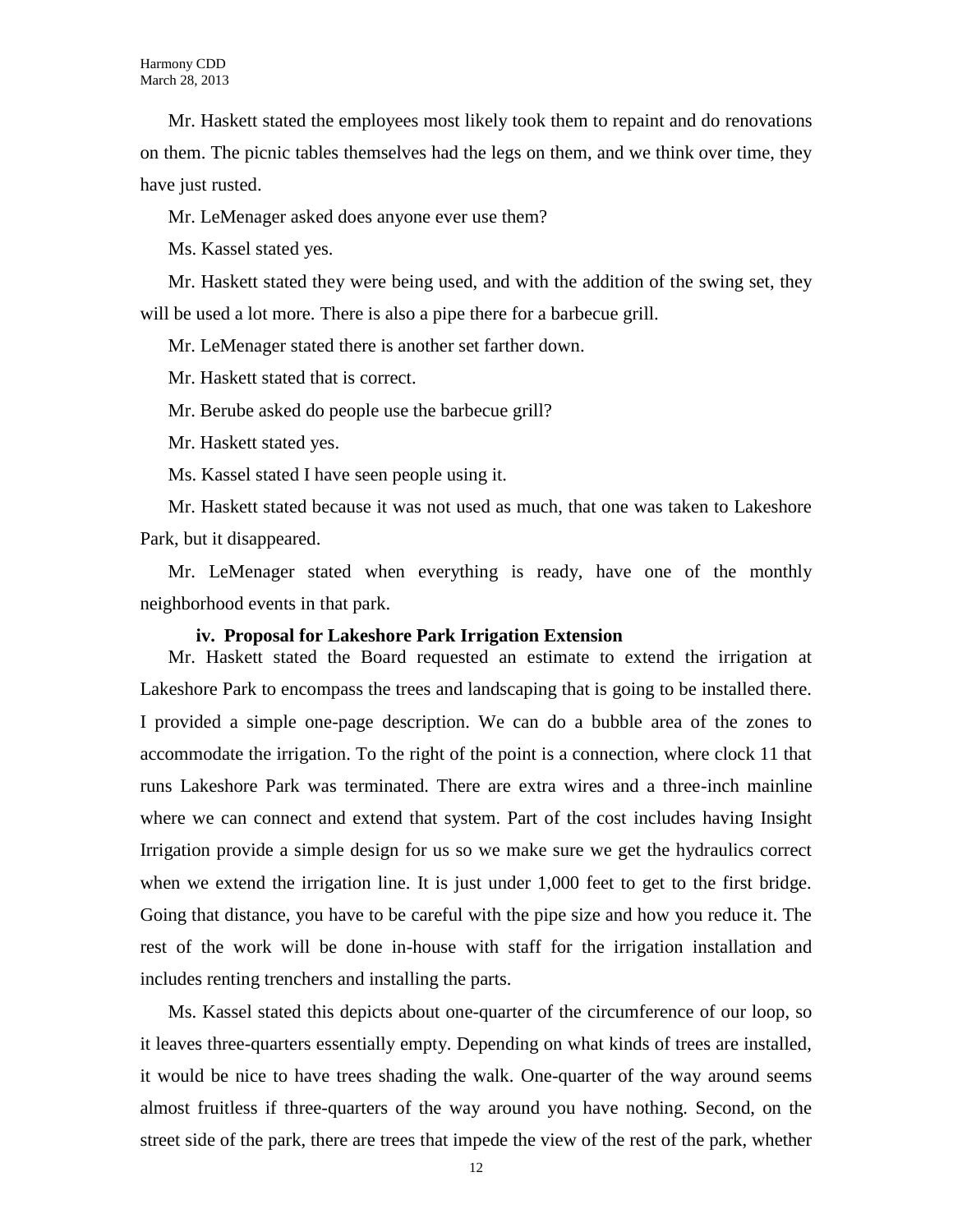it is from the houses or whether it is from the sidewalk on the south side of Schoolhouse Road. Part of the attraction there is to draw people by seeing it, and if we are only going to cover one-quarter of the area and it obscures some of the views of the pond and the facility, it seems fruitless.

Mr. Haskett stated the majority of the trees are going to be placed around the benches that were installed since it is nice to have shade around them. The reason for only onequarter of it is because we are making use of the facilities that are there now. We can always do a wet tap on the reclaimed water from Toho Water Authority and irrigate the whole area, but that would be a very large expense to do that. When future areas, such as neighborhood F, are developed, the utilities will be on that side of the road, and it will be much easier to tap from there with an existing controller or a future controller. This will irrigate one-quarter of the way at a minimal cost with resources that we have now.

Ms. Kassel stated the original proposal showed certain trees that were going to be watered. There was an estimate for hand watering. I wonder if it is still a possibility to hand water trees for a period of time, trees that are drought tolerant and likely to grow regardless of being irrigated or not unless we have a severe drought for a long time and that can handle some hand watering for the first month or so. Then beyond that, maybe we do not need irrigation there if we plant drought-tolerant landscaping.

Mr. Berube asked is it your contemplation to tree the entire walkway? I am not against that.

Ms. Kassel stated no, only areas where there are benches and other areas periodically.

Mr. Walls asked what kind of trees are we contemplating for these two zones?

Mr. Golgowski stated predominantly oak trees. We put in a cluster of three cypress trees right after the bridge that is shown in the drawing. By the benches will be oaks that have been relocated from U.S. 192 as well as using some from the nursery area.

Mr. Berube stated our prime limitation to doing the entire length of Schoolhouse Road is availability of water at this point.

Mr. Haskett stated yes.

Mr. Berube stated there is water running along there. If we like the way this turns out, we have an alternative of tying into reclaimed water that is probably running by there.

Mr. Haskett stated there would be, but you would need to add another controller and have power to that controller. Right now, we have three extra control wires that are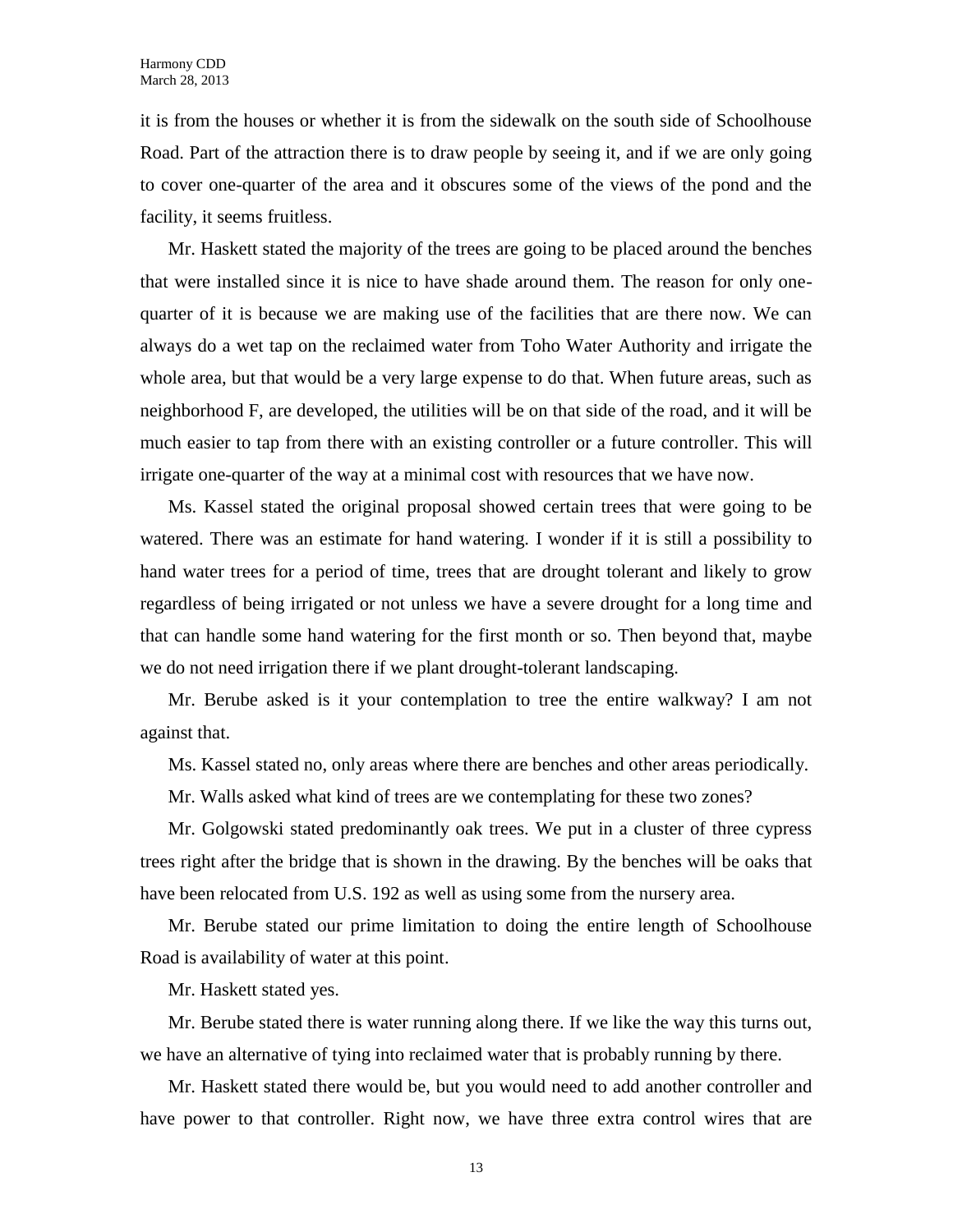coming from the Lakeshore Park clock. We might be able to get a little farther toward Cup Seed from Buck Lane. That will all work out when Mr. Aaron Smith from Insight Irrigation provides his simple plan for us. We have two zones right now, and it may be that he can run both zones off one valve, which would free up a couple more. I do not know the answer to all the possibilities we might have.

Mr. Berube stated this is a relatively small investment for keeping this project moving forward and accomplishing our goals. I am of the opinion to approve this and get it going. Then when Mr. Smith comes in, we can have him take a closer look at what it would take to continue to the west.

Mr. Nicholas stated I think what Mr. Haskett is suggesting is probably the smartest, most cost effective way to get irrigation out there. It looks incomplete if you just look at this in isolation, but as Mr. Haskett said, neighborhood F is probably not the next immediately developed parcel, but it is second to next. That will give you some economies of scale to come around the other way and meet up with this side. In the big picture, you will want landscaping in there. The question is if you want to take the risk of putting trees in there and not having irrigation in there now. You could do that but the plant material choices would be limited. These oaks and especially the transplanted oaks, in our experience, will need a certain amount of watering the first 30 days, a certain amount for 60 days and 90 days. It is very intense to perform hand watering to ensure they get the right amount and volume of water. We can provide another proposal if you want to install irrigation all the way around, do a wet tap here and go farther west. It will make a lot more sense coming from the other direction.

Mr. Farnsworth asked what is happening with the trees shown on the other side? Are they not being installed right now?

Mr. Golgowski stated no. They are getting irrigation back there, which is a really big step. We are seeing pines coming in on their own, so we can select some of those and foster those along and maintain the area between the sidewalk and the tree line as more of a meadow, which I think will be important for wildlife in keeping our turkeys and cranes around long term. That is the general approach to the back side of the pond, keeping it in a rougher situation.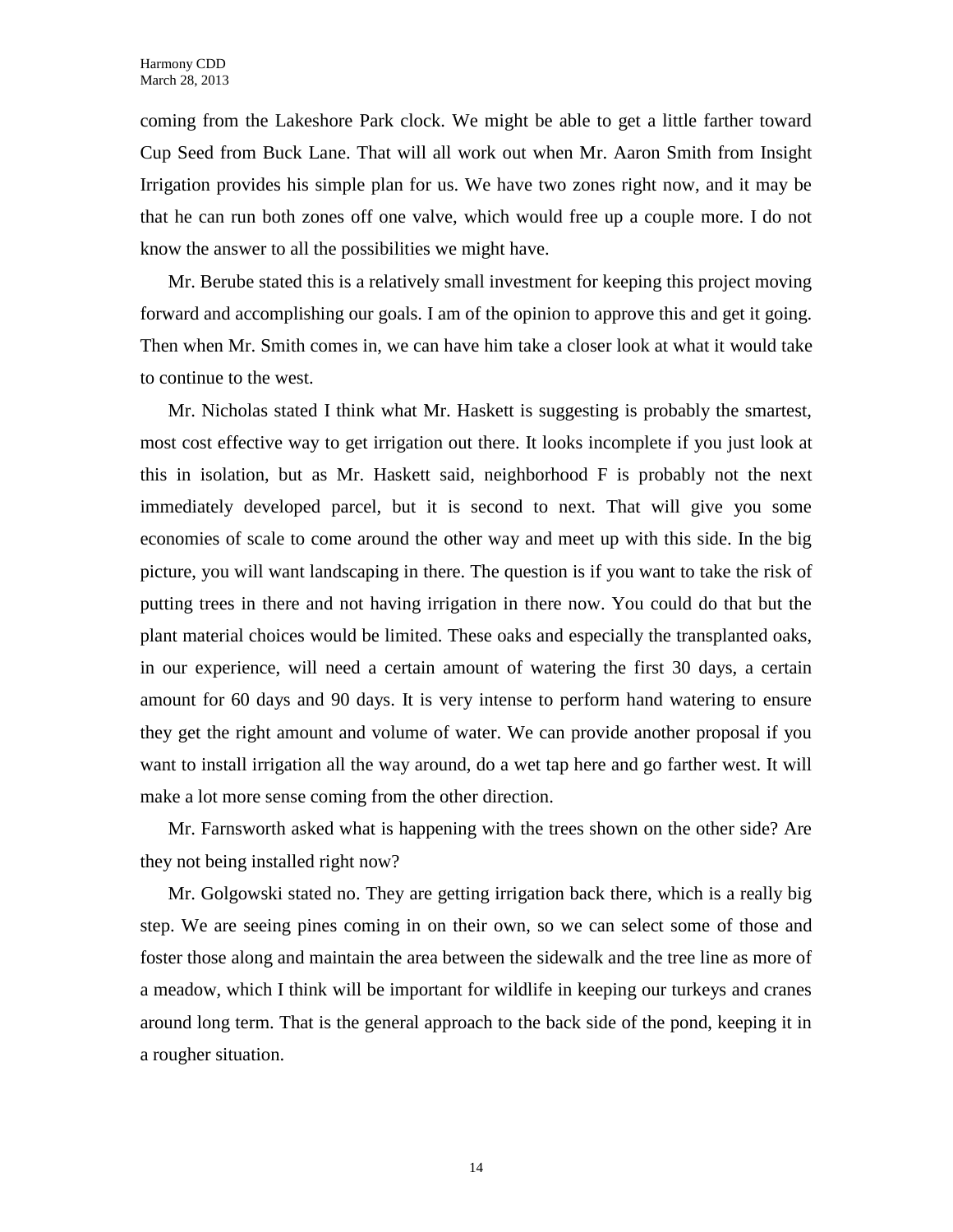Mr. Berube stated no matter what we approve, there is no detriment to what we do in the future. Whatever we do in the future is a separate add-on to this, no matter what we do. This is a good start to get an idea where we are going.

Mr. LeMenager stated this is what can be done easily with the infrastructure that is currently there.

Mr. Berube stated that is exactly right.

On MOTION by Mr. LeMenager, seconded by Mr. Farnsworth, with all in favor except Ms. Kassel, approval was given to the proposal for the expansion of irrigation at Lakeshore Park, as discussed.

Mr. Golgowski stated we are planning to cluster them so we can maintain the views of the lake from the street and the houses across from it.

Mr. Berube stated every other street in this area that we maintain has trees along the street. This area remained untreed. I understand we do not want to obscure the view of the park, but we still have this area without any trees. Should there be trees or not? I am asking people to think about that, if Schoolhouse Road should have trees like all the other streets.

Mr. LeMenager stated you should ask the people who live across the street.

Ms. Kassel asked what was the developer's idea behind not having trees?

Mr. Nicholas stated that is a good question. I was not here for the planning for that area, but I suspect it had something to do with ultimately doing something different on the other side of the sidewalk. If you have a development program with a street tree minimum, and if the County said that area is green space but understand that we will later upgrade what is there, they would probably accept some stretch of street trees from when that was platted.

Mr. Haskett stated we are doing essentially what the second and third phase of Lakeshore Park was designed for in 2003. It is just a slower pace and a little smaller scale at this point. It did have the winding sidewalk, which is there now. It branched off from where the trees end to the curvature but not quite as dense.

Mr. Golgowski stated a big purpose for the trees is to provide shade for people walking down by the pond, which is where we want trees.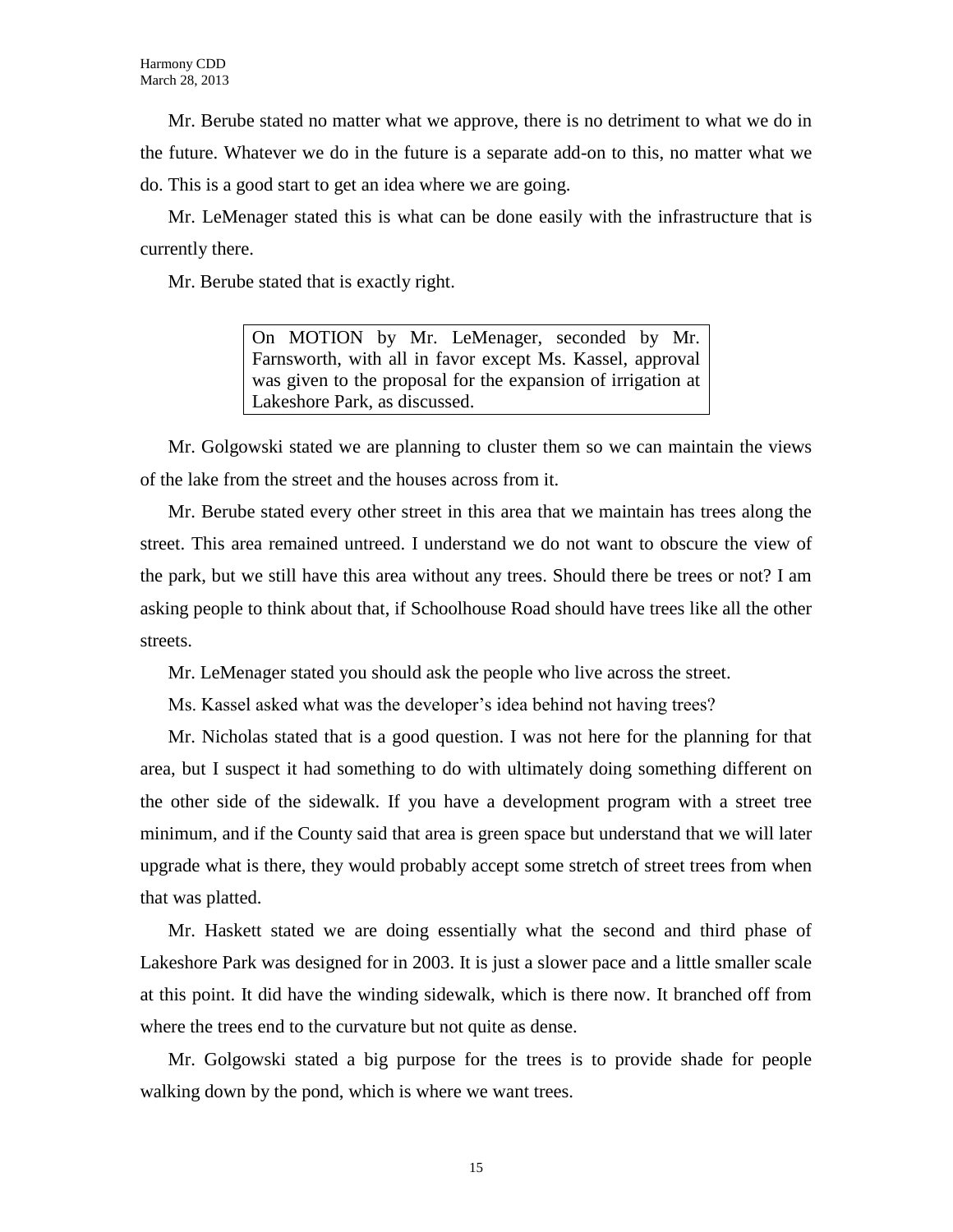Mr. Walls stated I think having this park across the street is fine without trees. It is something nice to look at. It is not like you are looking at a row of houses across the street.

Mr. Berube stated I was just mentioning it for continuity since every other street has trees but that area does not. There is a feature behind it, so I guess it makes sense to leave it open.

Mr. LeMenager stated I am fine not having trees. It is a very popular facility.

## **FIFTH ORDER OF BUSINESS Developer's Report A. Harmony Community School Landscaping**

Mr. Nicholas stated you have probably noticed work has begun at the front of the school. We had to take advantage of spring break when the students were out so we could work through the week during daytime hours. We will have to stop everything because we cannot be making noise after April 15. We tried to get some native plantings on that front street to upgrade the look and to re-energize some of the existing material. That work is in progress. We appreciate working with Davey on this project, and we are still working through the process with the School District on a longer term plan.

#### **B. Downtown Market Place**

Mr. Nicholas stated we have new tenants moving into our downtown market place. A couple of them are due to open next week and the week after. Promotion is important for them, controlled promotion, something that we can make some attempt to drag a little traffic off the main road for passersby who come in so we can support those businesses. We put a couple balloons up, which signifies the grand opening and also temporary signage. In our PD, we have approval for temporary signage like that. Our relationship with the County is such that we are allowed to do it. However, at the west entrance, the way the plat was done, we do not own all that land around the entry. The CDD owns that land. Even though it is allowed to do something like a balloon for people driving east to see that there is a grand opening and come into the community, we did not feel comfortable putting it up because the CDD owns the land. When we started putting it on our land farther back, it gets concealed by trees and there are other issues. When something like that happens, we would like to place a Grand Opening sign out there for a couple weeks to let those tenants know that we are making an effort to try to bring in some outside traffic. How should I handle that? Should I wait until a Board meeting to ask the question? Should I email the Chairman or talk to the District Manager? I would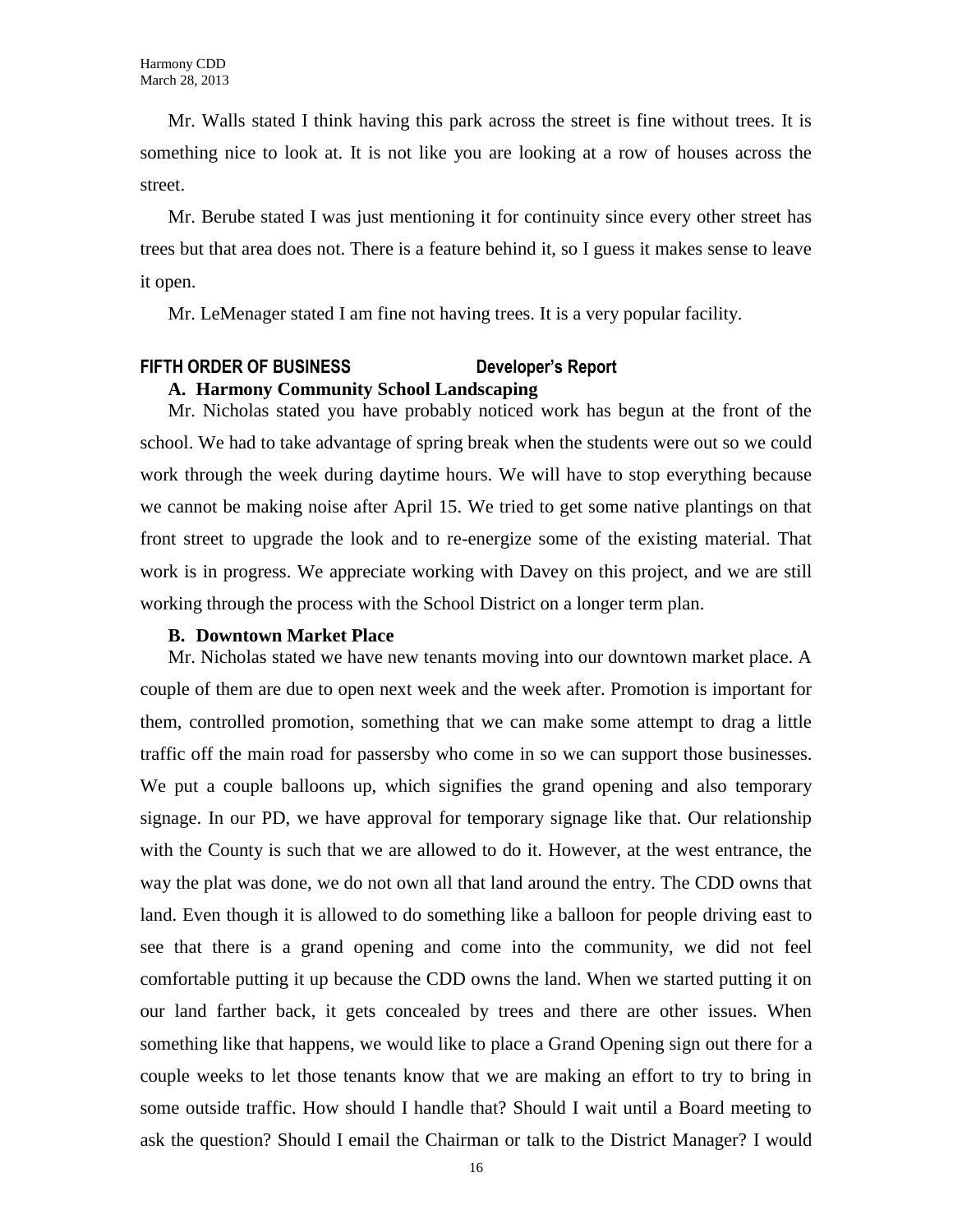like to get the Board's thoughts before we place the sign. It is not an approval issue but more of a courtesy to ask if it is acceptable.

Mr. Berube stated it does not bother me. It is not a permanent structure. I think you are right. We have new businesses coming in, and it is all for the gain of the community. If it takes a couple weeks or a month, I have no issue with that.

Mr. Walls stated I agree. When you moved the balloon back, I was disappointed because it is hard to see. I think it is fine.

Mr. Nicholas stated the balloon company put it in the front but I told them that was not our land. I did not want to put it there without asking. Where we moved it to now, it is concealed for drivers heading east.

Mr. Walls stated I have no problem with it being on CDD property.

Mr. LeMenager stated I think that is fine.

## **SIXTH ORDER OF BUSINESS Audit Committee Selection Process A. Appointment of Committee Members**

Mr. Moyer stated the Board expressed a desire to go through the auditor selection process. State law identifies the procedure for doing that. The first step is to appoint committee members to the audit committee. On small governments, generally the governing body appoints itself as the audit committee rather than individuals within the community who might have that experience. If it is your desire for the Board to serve as the audit committee, I would need a motion to that effect.

> On MOTION by Ms. Kassel, seconded by Mr. LeMenager, with all in favor, unanimous approval was given to appoint the Board as the audit committee.

## **B. Establishment of Evaluation Criteria**

Mr. Moyer stated the next step as part of the selection process is to tell those firms that might be submitting their qualification what the evaluation criteria will be. We provided that to you in the agenda package. Option B does not have a criterion for price. Unlike selecting an architect or an engineer where you are not permitted to ask for price, when you select an auditor, you are permitted to ask for price. I think that is a critical part of that process, in that, you will receive maybe four or five responses. With the other criteria elements identified, you will have a very difficult time distinguishing between the firms that are responding. You will receive responses where they all do 50 audits for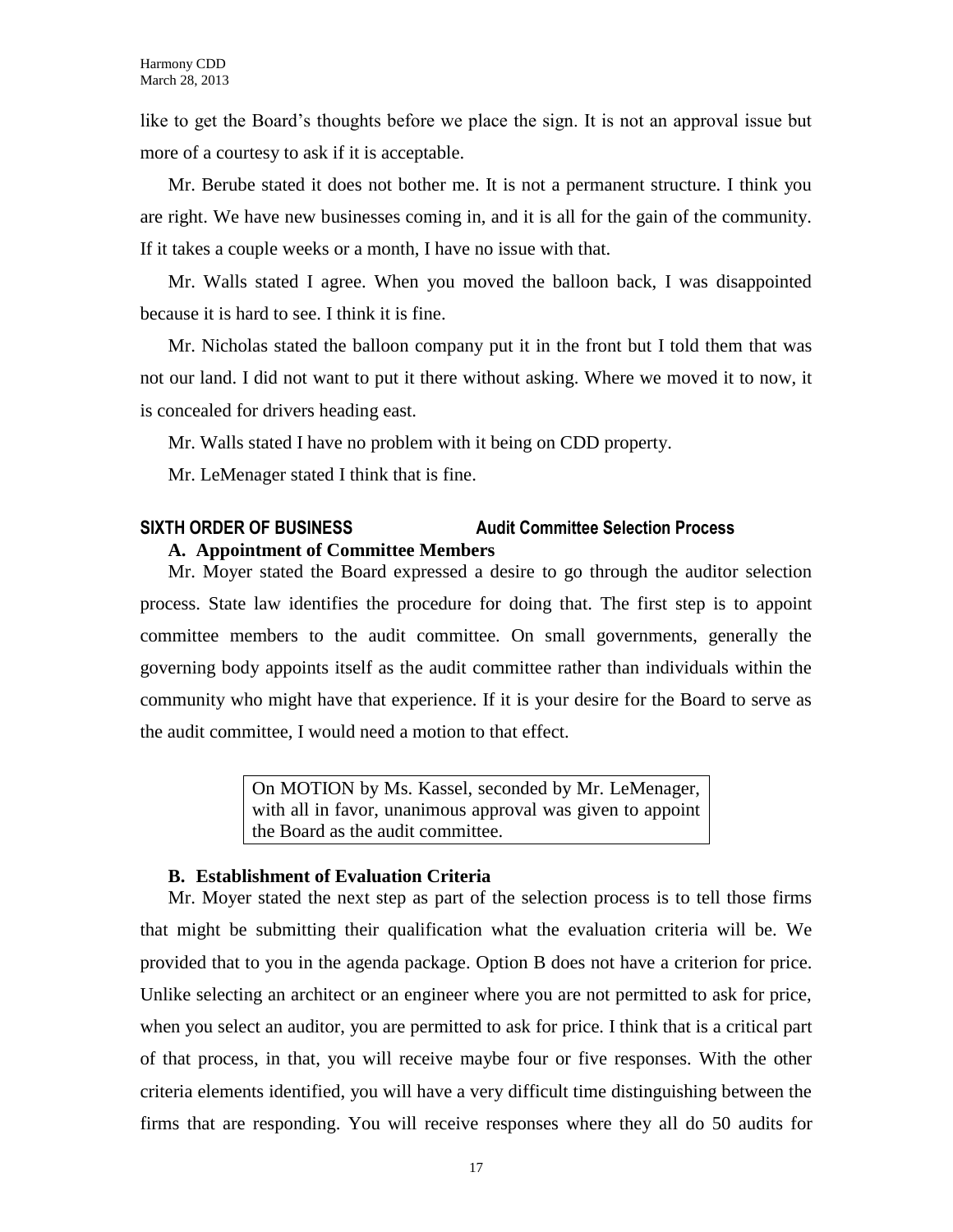CDDs, they all have good personnel, they all have good staffing, and they all perform according to a timeline. The bottom line is, there may be small differences in the other areas of the criteria, but price will play an important part in your selection.

Mr. Berube stated Option A allows us to ask for price, and Mr. Moyer is recommending Option A.

Mr. LeMenager stated I am in favor of Option A. It sounds like the lowest price is going to win.

Mr. Moyer stated maybe.

Mr. Berube stated we need to be careful with that sometimes.

On MOTION by Mr. LeMenager, seconded by Ms. Kassel, with all in favor, unanimous approval was given to use Option A for evaluation criteria.

## **C. Authorization to Proceed with RFP**

Mr. Moyer stated now that you have completed all the prerequisites, I will ask for a motion authorizing that we proceed to solicit RFPs.

> On MOTION by Mr. LeMenager, seconded by Ms. Kassel, with all in favor, unanimous approval was given to authorize staff to proceed with the auditing RFP.

Mr. Berube stated the notice is dated 2011. That needs to be changed.

Mr. Walls asked are we not making the RFP specific of the services we are looking for?

Mr. LeMenager stated this is all there is, one page.

Mr. Walls stated there is no specificity in this notice. This is like a sample.

Mr. Moyer stated you are not engaging them at this point. All you are doing is going through the process of selecting the most-qualified auditor based on the responses to the RFP. When that is done, then we will come forward with an audit engagement letter, which is when you want to identify with specificity the scope of the audit. In general terms, that is standard except if you are concerned, as we discussed previously, looking more closely at the special assessment process, then you would add that to the engagement letter.

Ms. Kassel asked you do not add that to the RFP?

Mr. Moyer stated no.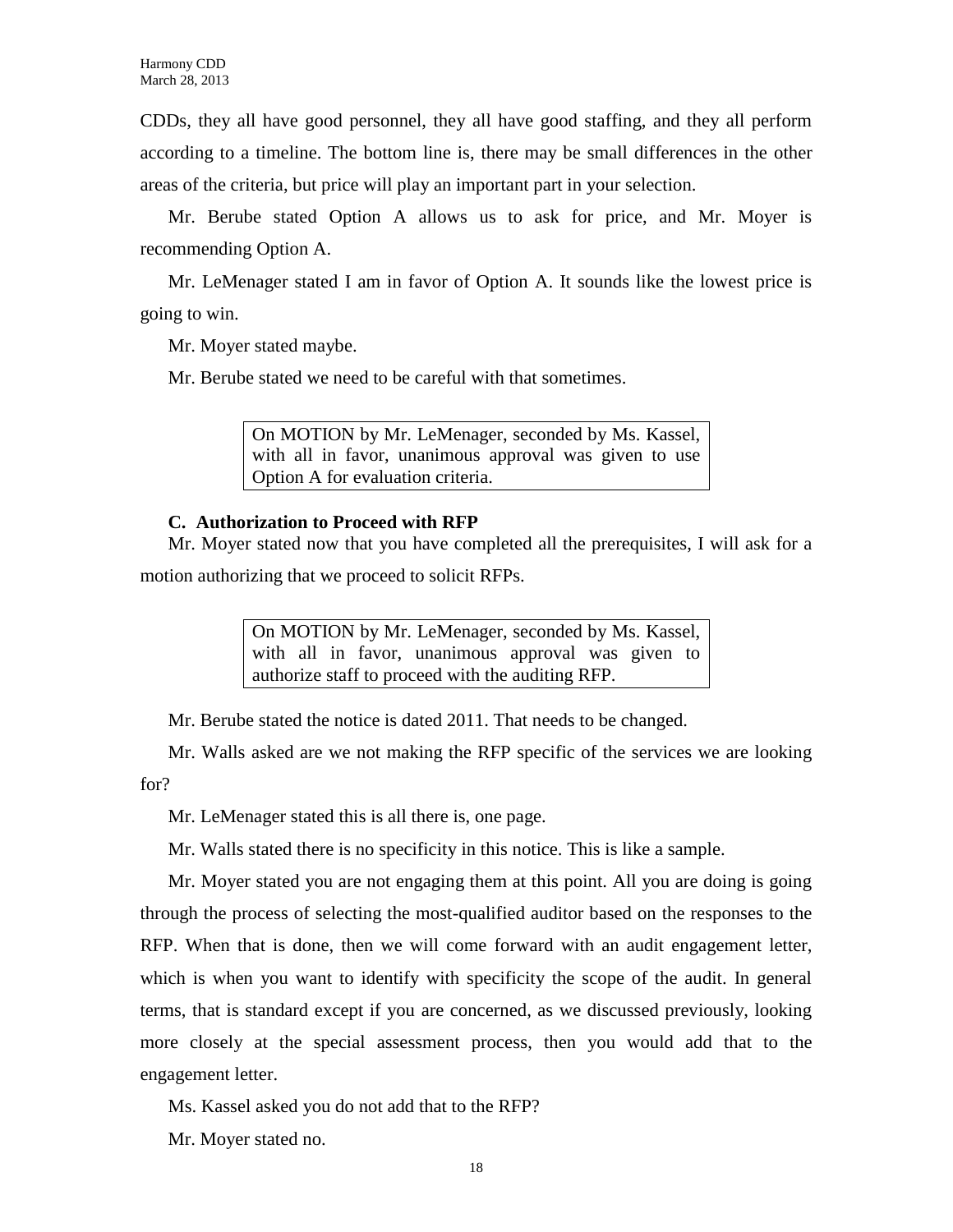Ms. Kassel asked why is that? If you want a proposal, the proposal includes the price. Do they not need to know exactly what they are doing in order to offer that price?

Mr. Moyer stated yes. I think what is in the notice identifies the magnitude of the audit that we are requesting.

Mr. Walls stated that is what I am saying. I do not see anything that says what services we are looking for them to provide.

Mr. Berube stated any of these firms are likely going to know that we are looking for an audit of our financial statements for the year for a CDD of this size.

Mr. Moyer stated if you go to the request for auditing services, it says the District is 995 acres and has an operating budget of \$x million inclusive of debt service. That basically gives them a pretty good idea about the scope of the audit. If you want to add that the District collects non-ad valorem assessments and levies assessments and things of that nature, we can certainly add that.

Mr. Berube stated it sounds like Mr. Moyer is saying the people in this business understand what the scope should be based on the information we provide to them.

Mr. Walls stated I am fine with that. I am used to doing a more robust type of requests. Do you think we will get a number of proposals?

Mr. Moyer stated I think you will receive four or five.

Ms. Kassel asked it is not necessary to state up front that we may want them to attend more to our assessment process?

Mr. Moyer stated I am happy to add that to the notice. It certainly would not hurt to include that there will be a concentration, at least in the first year's audit, on the special assessment process.

## **SEVENTH ORDER OF BUSINESS District Manager's Report A. Financial Statements**

Mr. Moyer reviewed the financial statements as included in the agenda package and available for public review in the District Office during normal business hours.

Mr. Moyer stated we have collected 57% of our non-ad valorem assessments through February 28, 2013, which compares to 52% a year ago.

Mr. Nicholas stated the developer will be paying their assessments tomorrow, so that figure will increase.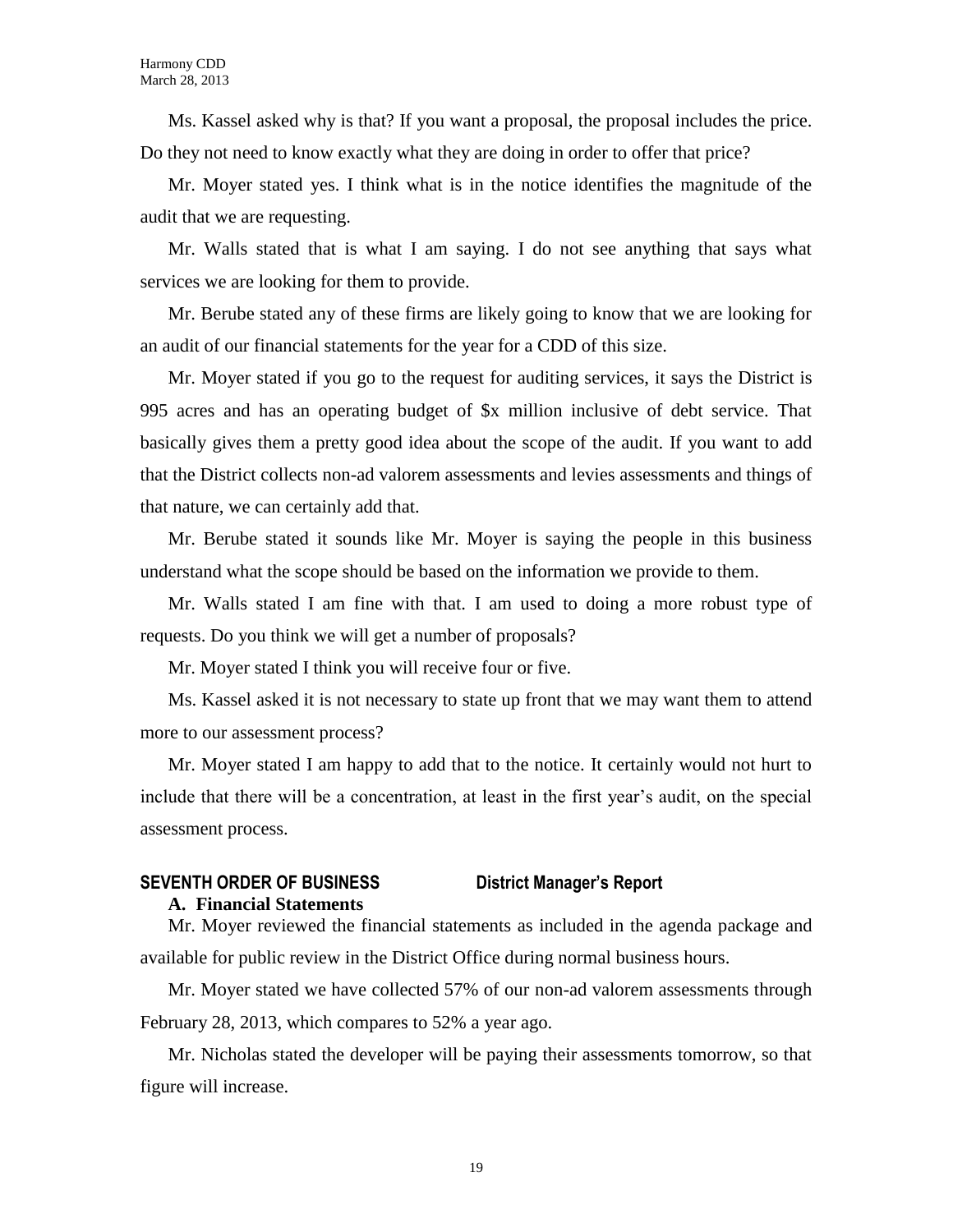Mr. Moyer stated the collection percentage is 5% higher than last year, which is because more residents are paying early, not the developer, as just indicated. Those are other residents, so we are a little ahead of where we were last year. On the expenses, we are within budget. Some of the reasons for that is (1) the arrangement with Severn Trent on reimbursing the District and (2) savings in field employees. Other general items were \$9,000 under budget and we are under budget by \$9,600 on utilities. Generally we are in good shape.

Mr. Berube stated my recollection of the assessment issue is that they were going to issue a check in April for half and another check in September for the other half.

Mr. Moyer stated that is correct; they want to resolve that before the end of the fiscal year so we can add that to the debt service account.

Mr. Berube stated it is noted in the financial statements but it is not noted how they will be sending it to us.

## **B. Invoice Approval #155 and Check Run Summary**

Mr. Moyer reviewed the invoices and check summary, which are included in the agenda package and available for public review in the District Office during normal business hours, and requested approval.

Mr. Walls stated there is a utility invoice for water from KUA that was \$900. That is the first time that one showed up.

Mr. Berube stated usage on that meter for previous months was zero, and that month, it increased.

Mr. Walls stated that is correct.

Mr. Berube stated that suggests there was a big leak. There were two invoices like that. Did something happen at the west entrance that would account for a lot of water usage, or might there be an issue?

Mr. Nicholas stated we are watering in new plant material that was installed, but that sounds like a big number.

Mr. Haskett stated I am not aware of any leaks or problems. The palm trees were being watered more frequently, but that should have shown a spike.

Mr. Walls stated this looked like a meter that had not been used. The usage was basically zero.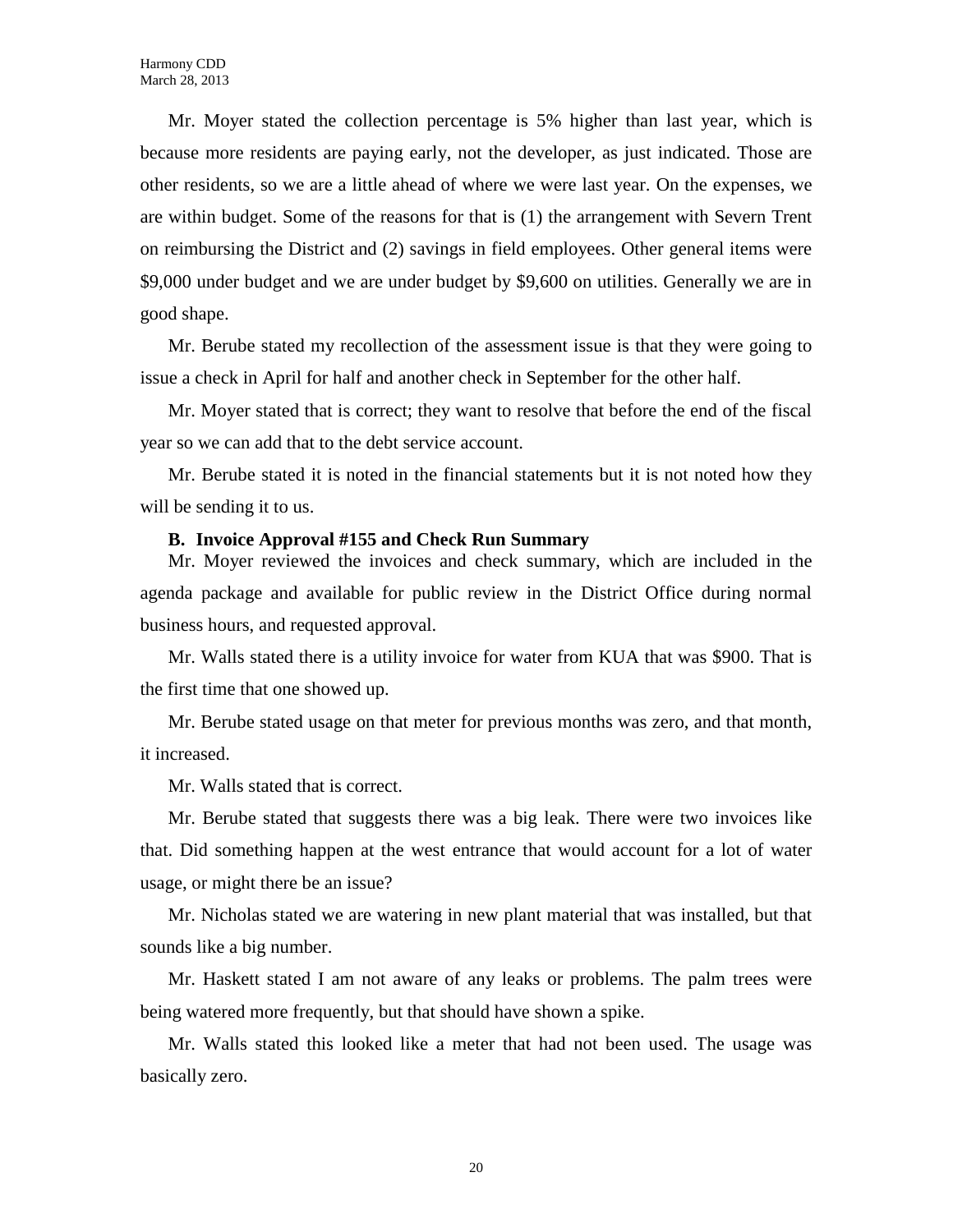Mr. Haskett stated it is most likely the one for Harmony Square Drive entrance west at \$970. It is for the center median and might be the result of Toho Water Authority fixing the water meter.

Mr. Berube stated there were some meters that classically showed zero. I noticed that, too.

Mr. LeMenager stated it sounds like we have been getting by for some time with nonworking meters.

Mr. Haskett stated I will definitely check into that to make sure.

Mr. LeMenager stated that is \$12,000 annually and is a rather significant part of our water bill.

Mr. Haskett stated it should not be that high because that is more drought-resistant material in that area. I will inspect that and adjust it accordingly.

Ms. Kassel stated the invoices for service address 0 Schoolhouse Road Park had a big jump, higher than the previous year. It is page 73 of the invoice document.

Mr. Nicholas stated that sounds like it might be the bathrooms.

Mr. Haskett stated that is at Schoolhouse and Cup Seed, which is the Buck Lane irrigation controller. Overall, irrigation has increased a little with everything being so dry.

Ms. Kassel stated it has increased by 100% on many of the previous months for many of the invoices.

Mr. Haskett stated we will keep an eye on it and make sure they are watering correctly. It also has to do with the fertilizer schedule. When you fertilize, you have to water it in.

> On MOTION by Ms. Kassel, seconded by Mr. LeMenager, with all in favor, unanimous approval was given to the invoices, as discussed.

## **C. Public Comments/Communication Log**

Mr. Moyer reviewed the complaint log as contained in the agenda package and available for public review in the District Office during normal business hours.

Mr. Berube stated it is pretty limited this month.

Mr. LeMenager stated it used to be much longer, so people are not complaining as much.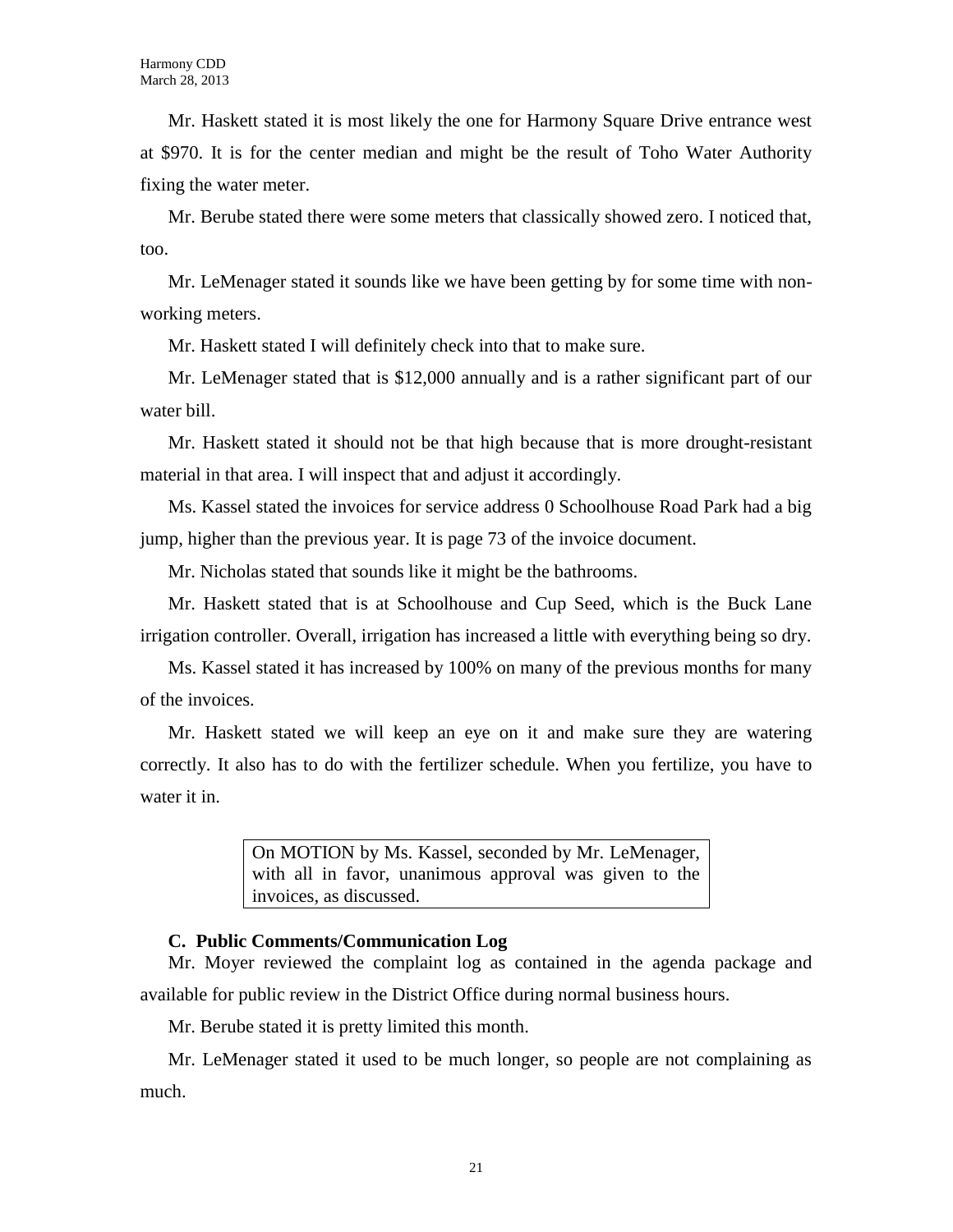Ms. Kassel stated I seem to remember calling recently and they are not on this list, but that could be the timing of the agenda package.

## **D. Website Statistics**

Mr. Moyer reviewed the website statistics as contained in the agenda package and available for public review in the District Office during normal business hours.

## **E. Organizational Structure**

Mr. Moyer stated you read the chart straight up and down and this is an informational item.

## **EIGHTH ORDER OF BUSINESS Staff Reports**

## **A. Attorney**

## **i. Legislative Update**

Mr. Qualls stated I am not registered to lobby on the Board's behalf, but I do want to report there is a bill that Senator Jeremy Ring is carrying. The bill would mandate that all CDDs go to the County and present their budget and have the budget reviewed with a look toward consolidating if it makes sense to do that. This bill is not moving. There are four or five committee stops, and it was stalled in the second committee stop. It is something to be aware of.

Mr. Walls stated I can tell you Orange County's position on it, and that is against it.

Mr. Qualls stated I would imagine this District would like to see some clarification with a good sponsor and know what is going on, but it is no longer on the agenda. I wanted to mention it because it is something we are monitoring.

Mr. Moyer stated I thought the bill exempted CDDs.

Mr. Qualls stated no, it expressly mentioned CDDs.

Mr. Moyer stated there must be another bill out there similar to this one.

Mr. Qualls stated there are several out there, and this one surprised me since it will be quite a change. We will continue to monitor it.

## **ii. Consideration of an Employee Leasing Agreement with the Harmony Development Company**

Mr. Qualls stated I continue to work on this agreement for the provision of field services work. We are in good shape. I put together a draft of the contract. The developer has been responsive and good about sharing concerns. I just emailed that agreement to you all so you should have them on your tablets.

Mr. LeMenager stated I saw it in my email.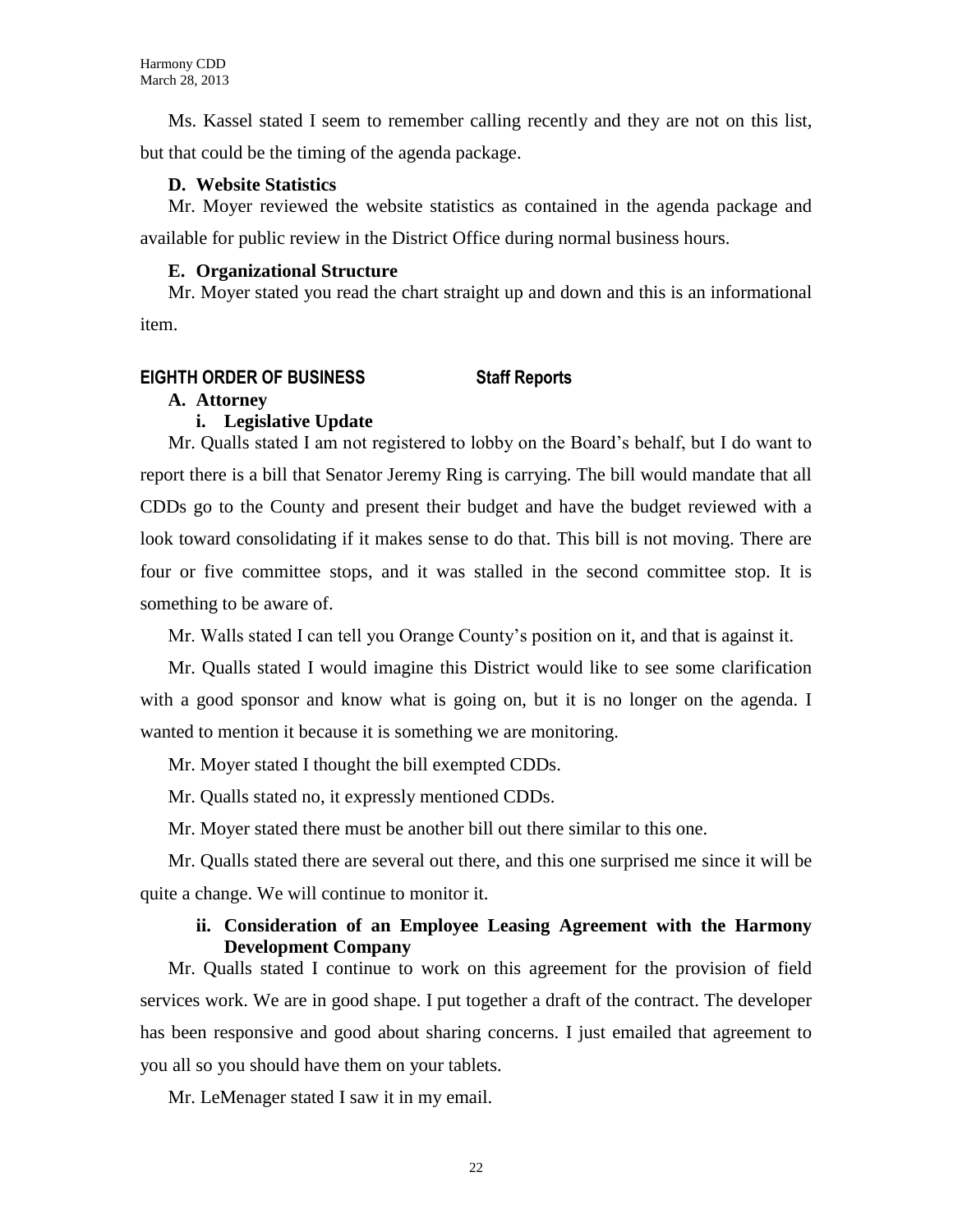Mr. Qualls stated I sent a draft previously to the Chairman and staff and just now to the Board. I also have hard copies for anyone who would like one. It is an agreement that is very similar to many agreements you have. It is an independent contractual relationship. We included the scope of services for ease of being able to look through it. That is what you are going to want to focus on. The big picture is just as you discussed as I reviewed in the minutes. The Board's direction was to provide a contract between the CDD and the developer. It is an independent contractual relationship. We make very clear, pursuant to general counsel's strong advice, that it is clear to the independent contractor that the buck stops with the District Manager. The scope of services is thorough, but that can always be reviewed and made more robust. It can also evolve over time. One of the things that Mr. Kenza vanAssenderp wanted to make sure we had, which I will work on with the District Manager, is an exhibit that shows how this scope of services is specifically implemented. That will help with future transitions so everyone knows how this arrangement works. The last piece that we need is pricing information from the developer since they are not willing to provide this service completely free of charge. They will provide some pricing information. My understanding is you first take the data of what the benefits and wages are, and then you have a dollar amount for the supervisor. The contract contemplates one supervisor with employees underneath. This is all managed by the independent contractor. Once we have those numbers, we will plug them into the contract. I think this contract is in good shape. It does capture the discussion that the Board had and the direction you provided. I reviewed it with Mr. vanAssenderp. The two main things he wanted to have were (1) the bullet points for fleshing out the works of the District and how the scope of services will be implemented, and (2) to be very clear that the independent contractor goes through your District Manager. There is a specific item within the scope of services that says there will be reports provided to this Board so that you are updated. The idea is essentially that you will look to the District Manager to manage the independent contractor who is providing these field services. I believe the agreement captures everything you requested.

Mr. Berube stated page 3 under Personnel says the supervisor will provide 18 hours per week towards management and supervision of District field operations. I presume that supervisor is Mr. Haskett?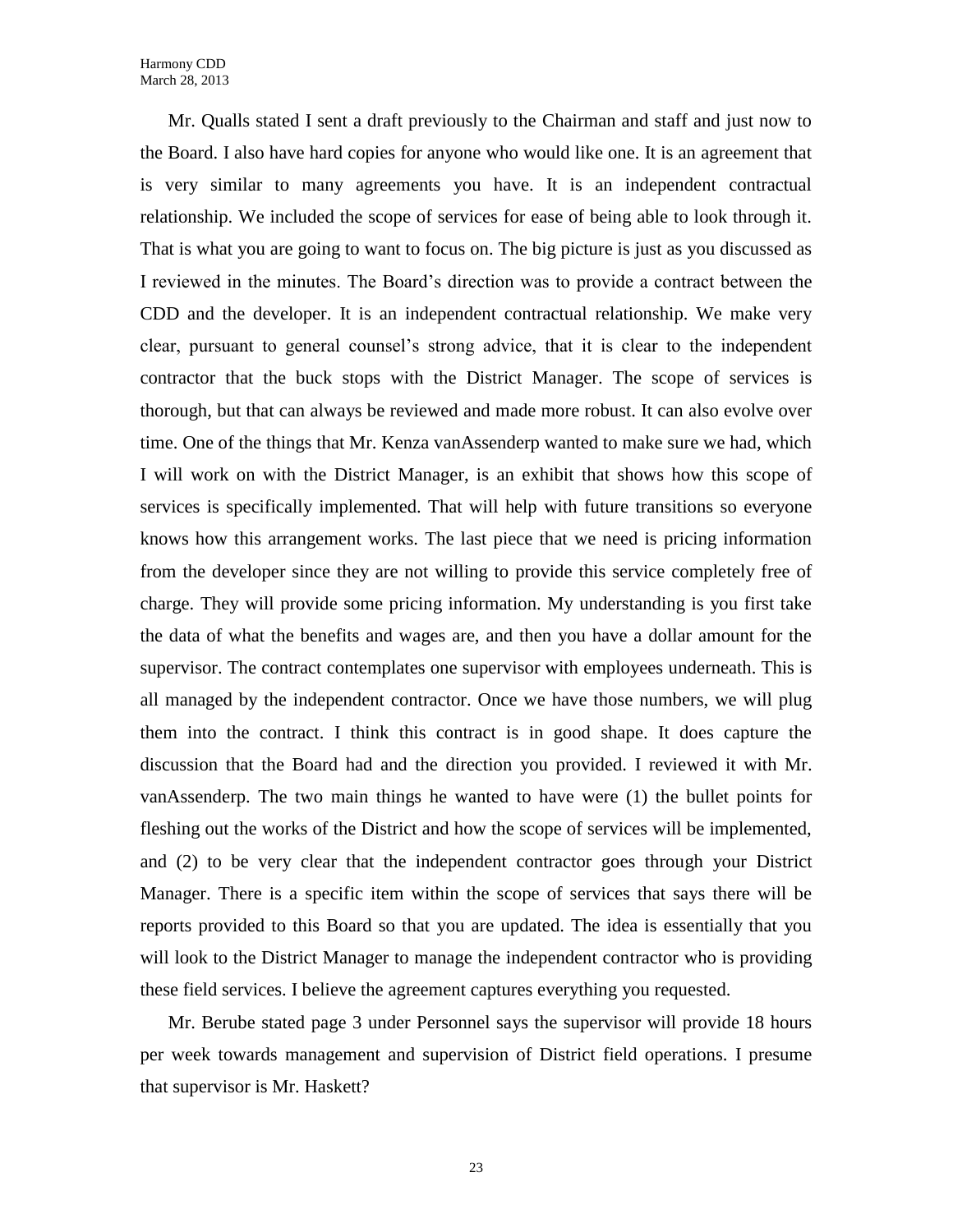Mr. Qualls stated the beauty of this is you do not specify who that person is, but in reality, I think it contemplates it is Mr. Haskett. From the Board's standpoint, you look to your District Manager who tells the supervisor in the contract what is needed in the field. That is the flowchart of how that works. This contemplates 18 hours for someone just supervising the three onsite field services employees.

Mr. LeMenager stated so we are finally going to pay for some of Mr. Haskett's time, which is fair enough.

Mr. Nicholas stated I think if we are ultimately responsible for field management, you want to have access to all our expertise. It is not just one person. There is a lot of communication back and forth, which is why we did not name just one person or position. You have access to all of us.

Mr. Berube stated I am not arguing. I just wanted to know the meaning of who that is. Under B, it says the project manager shall provide one part-time personnel who will assist the full-time personnel during increased seasonal activity. You are considering adding a part-time person some time during the spring/summer hours, in addition to the three employees?

Mr. Nicholas stated yes. The way the pricing will work is a bill-back with a small margin in it. If the Board wants to accept a part-time person, that will roll right into the program.

Mr. Qualls stated the way I see the price is like any other contract you have with an independent contractor. There is a monthly amount that will be paid. The independent contractor needs to know its responsibilities and scope and how it is divvied up. Because of the discussion and because of the attempt to make sure everyone is in agreement, that is why this information is included. In most independent contractor relationships, it is about whether or not the job is getting done. It is the independent contractor that makes sure it has the resources it needs to get the job done. This includes some additional specificity so that the Board is comfortable that there will be enough boots on the ground to get the work done.

Mr. Berube stated the missing link right now is the pricing.

Mr. Nicholas stated the idea is just to do a straight offset of the wages and benefits, including taxes, health care, and so forth. There will be a small carve out for some supervisory time, and a 10% addition to those hard costs. From what we understand, that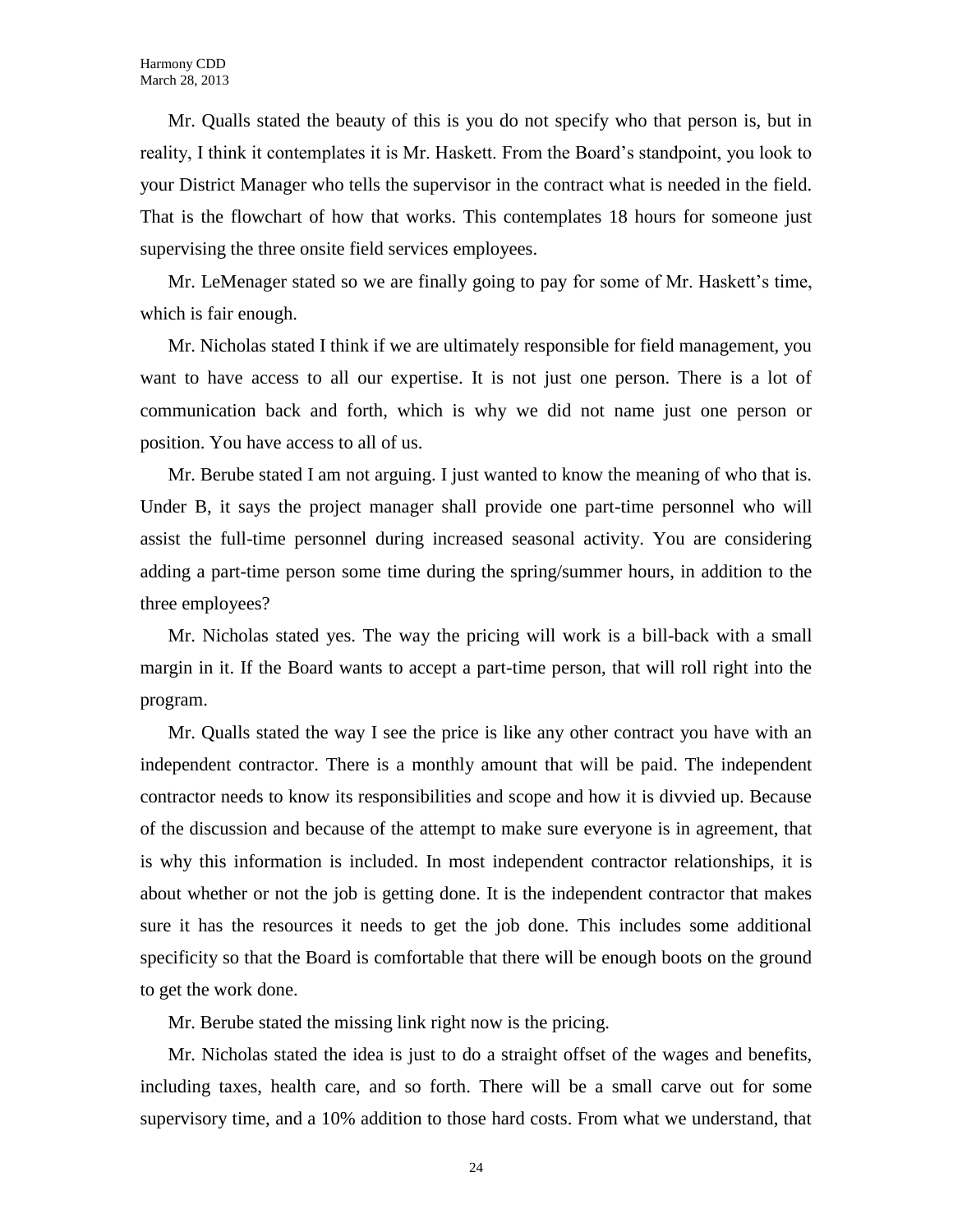is more than competitive than what you have been quoted and what you have been paying all along.

Mr. Berube stated in the past, we paid Severn Trent 30% on a per-person basis. There is the hourly wage plus 30% for benefits and taxes. Once they arrived at that number, then they added another 10% as their overhead/profit. So it is about 43% over the hourly wage that we are paying. Is that where Mr. Nicholas contemplates being?

Mr. Nicholas stated yes, but it will look a little different because I think Severn Trent is a big company so they probably assume 30% will more than cover the benefit load, so they just locked it in at 30% and then added the margin. We will pass that along, so it will be wages and benefits as a hard number. We will include some supervisory time under the same calculation, and then add 10% on top of that. The answer is yes, but we get there a little differently.

Mr. Berube asked what is supervisory time valued at?

Mr. Nicholas stated that is what we have not determined. A lot of this has unfolded in the last couple days, and I have not had a chance to review the contract. We wanted to have this substantially agreed to as far as the language before we spent too much time in pricing it. It will be as reasonable as you could hire a supervisor for those hours, and you will not have to commit to full time but a portion of it.

Mr. Berube stated I am looking for an estimate. Is it \$20, \$30, \$50 per hour?

Mr. Nicholas stated I think it will be about \$20 per hour.

Mr. Berube stated when you look at the bigger picture, I think Mr. Nicholas's method of calculating the benefits package is probably cheaper than Severn Trent's method.

Mr. Nicholas stated you get more of the fee that is transparent, which has been a concern. We will have that number audited periodically to make sure you agree with it. Instead of having 40% of your expenses being a mystery, now only 10% is. There is a benefit to using us. We are not looking to make money. We just want to make sure we cover the insurance liability and any extra effort in that extra 10%.

Mr. Berube stated I think it is reasonable to ask for some compensation for Mr. Haskett's time. He devotes a lot of time to the CDD, and it is not only him but a lot of others in the background.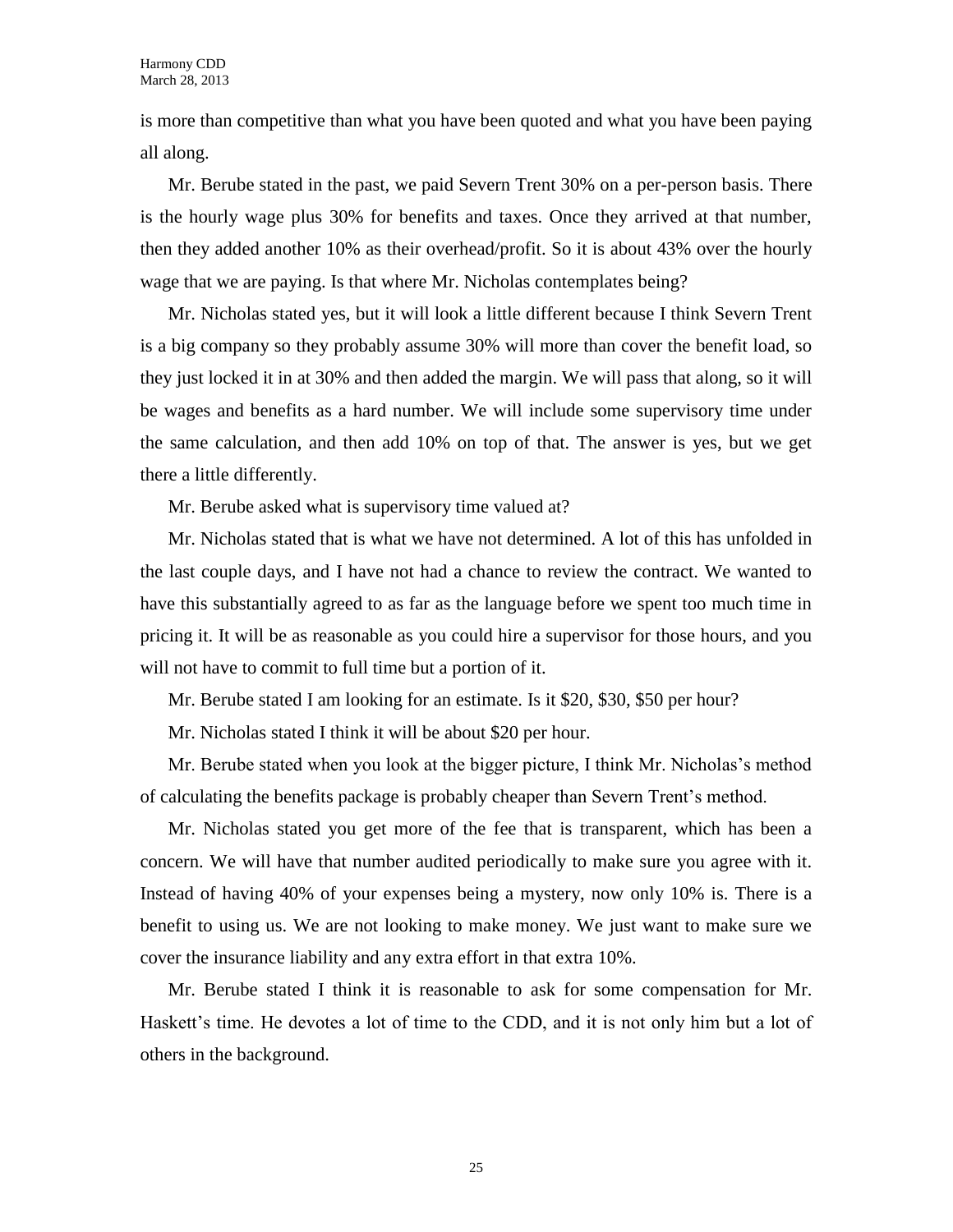Mr. Nicholas stated while Mr. Haskett has been your point of contact, assuming contractual responsibility for something like this, you basically get the full benefit of our team's expertise as we employ your staff.

Mr. Berube stated I think we have a pretty solid idea of the numbers. There are a few more details to work out for the contract language to finalize the agreement.

Mr. Qualls stated the arrangement that you contemplated has already been opined that it is legal. What is left is for the Board to make some policy determinations that I simply plug into the contract to capture the requirements of having the contract, including the offer and acceptance and monetary consideration. All those things are present, but now the Board needs to make a policy decision, and I implement what you direct me to do in that regard.

Mr. Berube stated a couple months ago, we were considering Staffing Now, and the increase was significantly more than Severn Trent was charging, even contemplating the additional supervisory compensation. I still think we are well within what we contemplated with Staffing Now, and I think we have a better package this way.

Mr. Nicholas stated everything we discussed is quantitative, which you should certainly evaluate. The fact is, these people are human beings, and up to this point, they have not really been part of a team. Along with folding them into our crew, they will be invited to all of our holiday parties and eligible for the rewards and recognition events that we do for our staff, general private company efforts to build morale and those types of things. I would not see a down side on their productivity.

Mr. Berube stated in general, we need to agree to the concept we just discussed, and then direct the attorney to move forward and bring us a final contract for next month.

Mr. Qualls stated that is correct. I will provide it to you well in advance. It is just a matter of fine tuning some language. We need to include the exhibit Mr. vanAssenderp referenced and the pricing information for everyone's review. I think we are very close. A lot of the challenges with a public body is coordinating everything. Now that it is in front of you, all the factors you required are included. If this is the direction in which you still want to proceed and everyone is comfortable with it, give me the direction to finalize the agreement, subject to the Board's ratification at the next meeting.

Mr. Farnsworth asked will someone be providing the policy statement?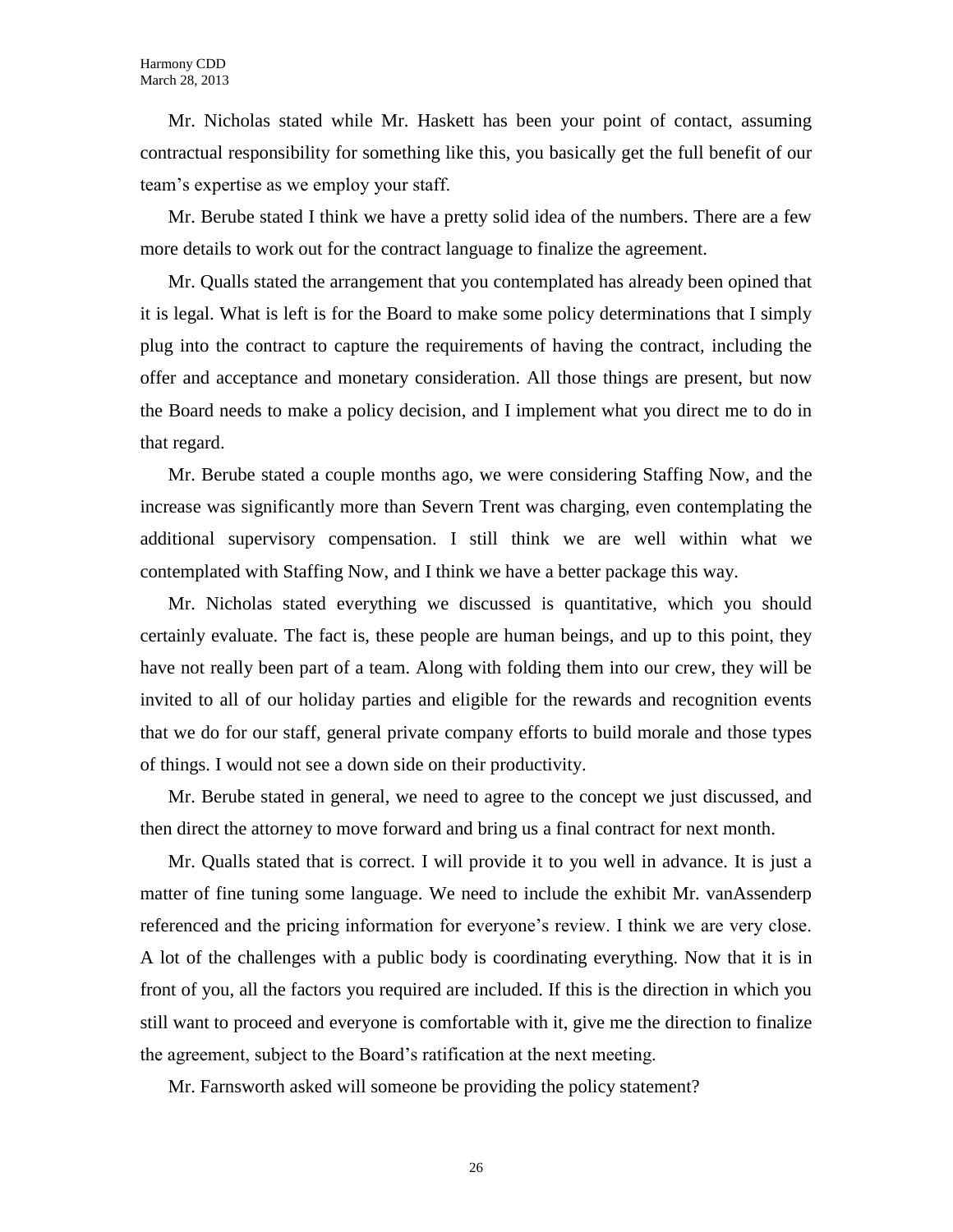Mr. Berube stated it is already done and I read it. It is largely a recital of what has been going on here for the last four or five years between Mr. Haskett and the employees. It has been reduced to writing and is being put in very specific terms, and it all looks good. The only piece that was missing was the pricing, and we just heard the methodology. I do not think it will cause any overages on our budget for the year. We will have a few months experience to see where the final numbers are so we can plan for next year's budget more accurately. None of this will negatively impact our budget. It is largely a continuation of what we have been doing except there is a different employer. It will be the Harmony Development Company instead of Severn Trent.

Mr. Farnsworth stated I have no problem with that.

Mr. Berube stated it will be good for the employees. We have good employees. We managed to hire good people, and I think they will be happy with the arrangement. I think their benefits will be an improvement making this change. There is consensus of the Board to proceed with this agreement.

Mr. Haskett stated in reference to Mr. Rick Druckenmiller and Mr. Paul Calabro, they are Severn Trent employees. Their policy manual states that they have to provide a certain time period of notice to collect their benefits and vacation. At what point do we need to trigger that? Is that something Mr. Moyer can address with Severn Trent? Or do they need to initiate that themselves?

Mr. Moyer stated they have to initiate that themselves. Severn Trent will not take my word that they have two employees who are resigning. They will need to make that notice through their reporting hierarchy to Mr. Brian Smith who will pass that on. It is just a matter of timing, that they do that so it is effective on the day that your contract becomes effective with the Board.

Mr. Nicholas asked is there a minimum notice requirement for them to keep their benefits?

Mr. Haskett stated I believe it is a two-week notice.

Mr. Nicholas stated I think we can accomplish that, and it is good to recognize that. They will get paid all their overtime before they start with us, so that is a good thought. I will keep that two-week timeframe in mind and once I feel we are two weeks away, then I will let Mr. Qualls know.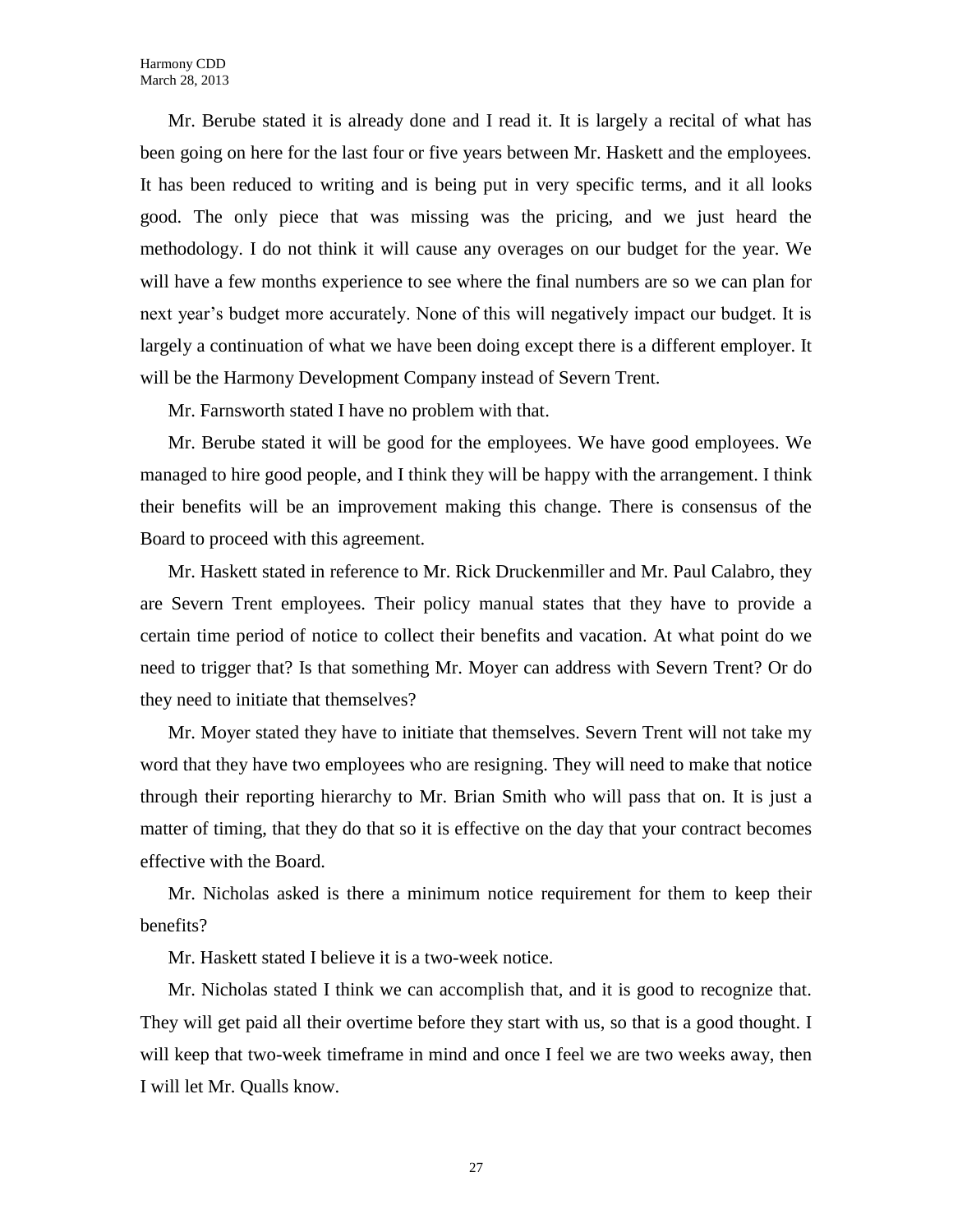Mr. Berube stated it would be nice if you could put in a nice word to Severn Trent so these employees do not get any negative pushback. I think Severn Trent knows what is going on with the staff, but they have a funny way of doing things.

Mr. Moyer stated there would certainly not be any retaliation type of thing. They will handle these employees according to their personnel manual.

Mr. Berube stated we will all work together to make sure this is a smooth transition from Severn Trent's payroll to Harmony Development Company's payroll.

Mr. Moyer stated Mr. Bob Koncar will support all we are doing, so there should not be any problem.

#### **iii. Lakeshore Park Acquisition**

Mr. Qualls stated the project improvement acquisition agreement was approved September 2012 for the Lakeshore Park boardwalk and facilities. It is my understanding that this project is complete.

Mr. Boyd stated that is correct.

Mr. Qualls stated the engineer has been a part of the process. The contract required the engineer to make sure the products used were up to your standards and that the final product was up to your standard. Now it is a question of when the closing can take place. There will need to be some signatures and some witnesses, but all the forms are in the contract. This is not a new item but an update on an old item that you already approved to let you know we are ready for closing.

#### **B. Engineer**

### **i. Lakeshore Park Acquisition**

Mr. Boyd stated there are two certifications required for the closing for the Lakeshore Park improvements. One is the developer's engineer stating that the materials and methods used were acceptable and standard. The second is a certification from the District's engineer stating that what you are receiving is what the agreement states, which it is. I have those documents to be executed today.

Mr. Nicholas stated we will tie up the loose ends. There are some credits back to the CDD. We anticipated not doing the irrigation, which the Board approved outside of this project, so that has been pulled off. Some of the items that were reused, like doggie pots and benches that did not need to be purchased, were also pulled off. Instead of whatever the amount that was noted in the original agreement, the final cost is a couple thousand less than that number and will be noted on the actual bill of sale.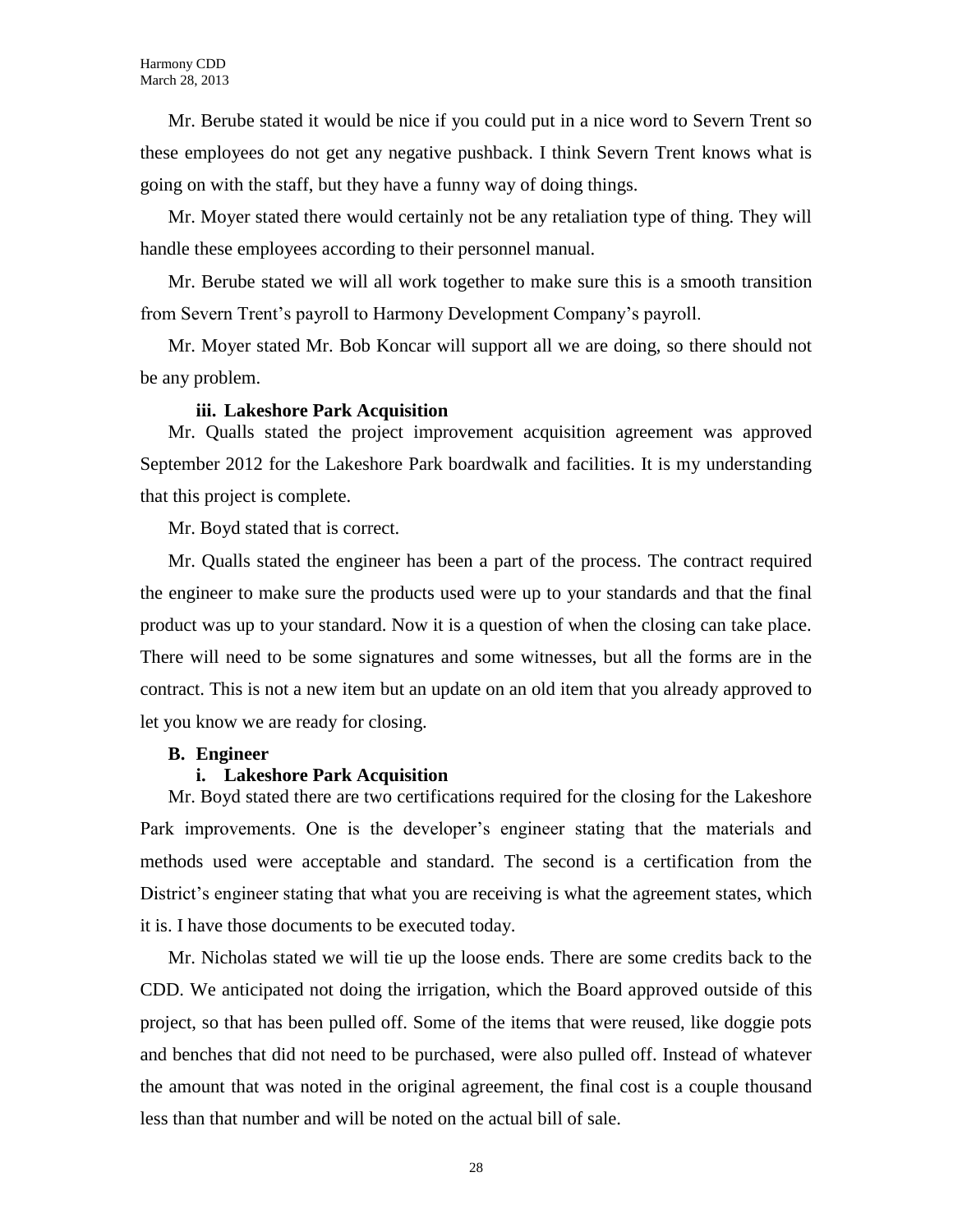Ms. Kassel asked what about the extra costs involved with the concrete?

Mr. Nicholas stated it reflects the net of the credit. The final bill of sale will be less than the original stated number on the contract by a few thousand dollars. It is hard to look at it and give you a quick answer on the individual pluses and minuses, but there are more credits than additions.

Mr. Berube asked does this need to be handled today? Or is there more work to be done on it and we can conclude it next month?

Mr. Nicholas stated I do not know that the Board needs to act at all at this point.

Mr. Moyer stated it would be appropriate to have a motion to accept the engineer's certification, which puts into motion the standard requisition process. Actually once you are comfortable with this, it will not come back to the Board at all. There is a requisition form that we use to take money out of the construction trust fund. Mr. Boyd has to sign that requisition as well as an authorized officer of the District, which is usually me who signs that. It will go to the trustee and they will transfer the money so the developer can be paid.

> On MOTION by Mr. Walls, seconded by Mr. LeMenager, with all in favor, unanimous approval was given to accept the engineer's certification of the completion of the Lakeshore Park improvements, as discussed.

#### **ii. Reserve Study**

Mr. Boyd stated at the last meeting, the Board raised the issue of District facilities and a reserve study. We are moving forward with that. I would like to bring that to the Board in May unless you have a need for it sooner than that. I performed some very quick research into the rubberized sidewalks, and I made some quick observations from my online research that I will distribute to everyone. We can make some statements about that when we discuss reserves for future replacements. I did not really want to report on this today other than to note this information is for your review. I have reservations, primarily because I have not seen it used personally before. I am sure there are issues and concerns with it that may come into play. I want to be aware that it might not be the best alternative from an appearance standpoint. You are used to walking on concrete sidewalks, and this would have a very different feel. It might tend to grip the sole of your shoe, depending on what you are wearing, differently than concrete. Those are some observations and we can discuss it further at a future meeting.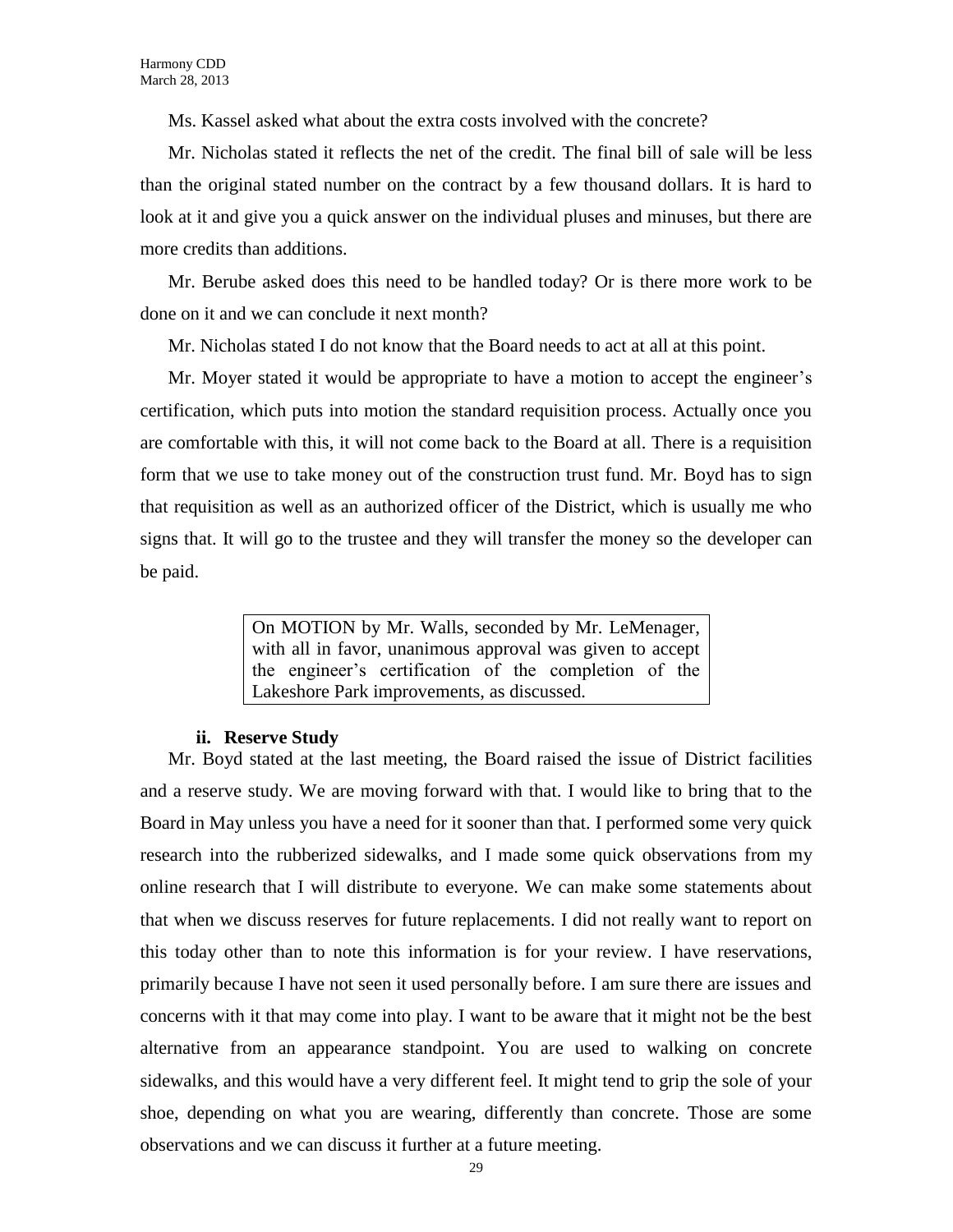Mr. Berube stated the first question I had was already addressed regarding tree root management. We are replacing sidewalks because the roots are coming up. There is nothing with these sidewalks that will stop the roots from pushing up the rubber. They indicate that you lift up the rubber, cut the roots and then put the rubber back down. I guess that is better than trying to lift up concrete and put it back down, but I do not know that we have gained much.

Mr. Boyd stated you would be able to re-use the material. I do not have any cost information.

Mr. Moyer stated on the renewal and replacement report, we will probably provide a budget to the Board in May, so you will need to provide that information to us as part of the budget process.

Mr. Boyd stated I will provide that in advance so you can include it in the budget.

#### **NINTH ORDER OF BUSINESS Supervisor Requests**

Ms. Kassel stated I wanted to note that we had that alligator presentation a couple weeks ago. I specifically asked him the question of what kind of impact are we having by fishing in the ponds or fishing off the dock in terms of alligators that are in those bodies of water. He said was essentially we are creating a hazard, both for the alligators and for the people fishing. You are essentially making alligators unafraid of people and attracted to people. It is not good for people, nor is it good for the alligator because once he is attracted to people, it is removed and killed. I just wanted to bring that information to you from that presentation from people who work with alligators all the time.

Ms. Carol DeMaria stated about a year ago on one of the ponds on Clay Brick, one of my neighbors was walking her dog by the pond, and she saw a little boy about 8 or 9 years old run up the embankment. He looked petrified, and she asked if he was all right. I guess he was fishing there, and an alligator took his fishing pole. He was really upset. This was a child who had no parent around or a friend but was fishing there alone. What if he panicked and held onto that fishing pole and was dragged into the water? Who would have found him or known what had happened to him if he was all alone at that pond? That is something of concern.

Mr. Berube stated we have discussed this over and over, and there is an official policy of no fishing in the ponds. Some of them are signed for no fishing. The hubbub over that issue has died down. Certain ponds are signed for no fishing. I hear what you are saying,